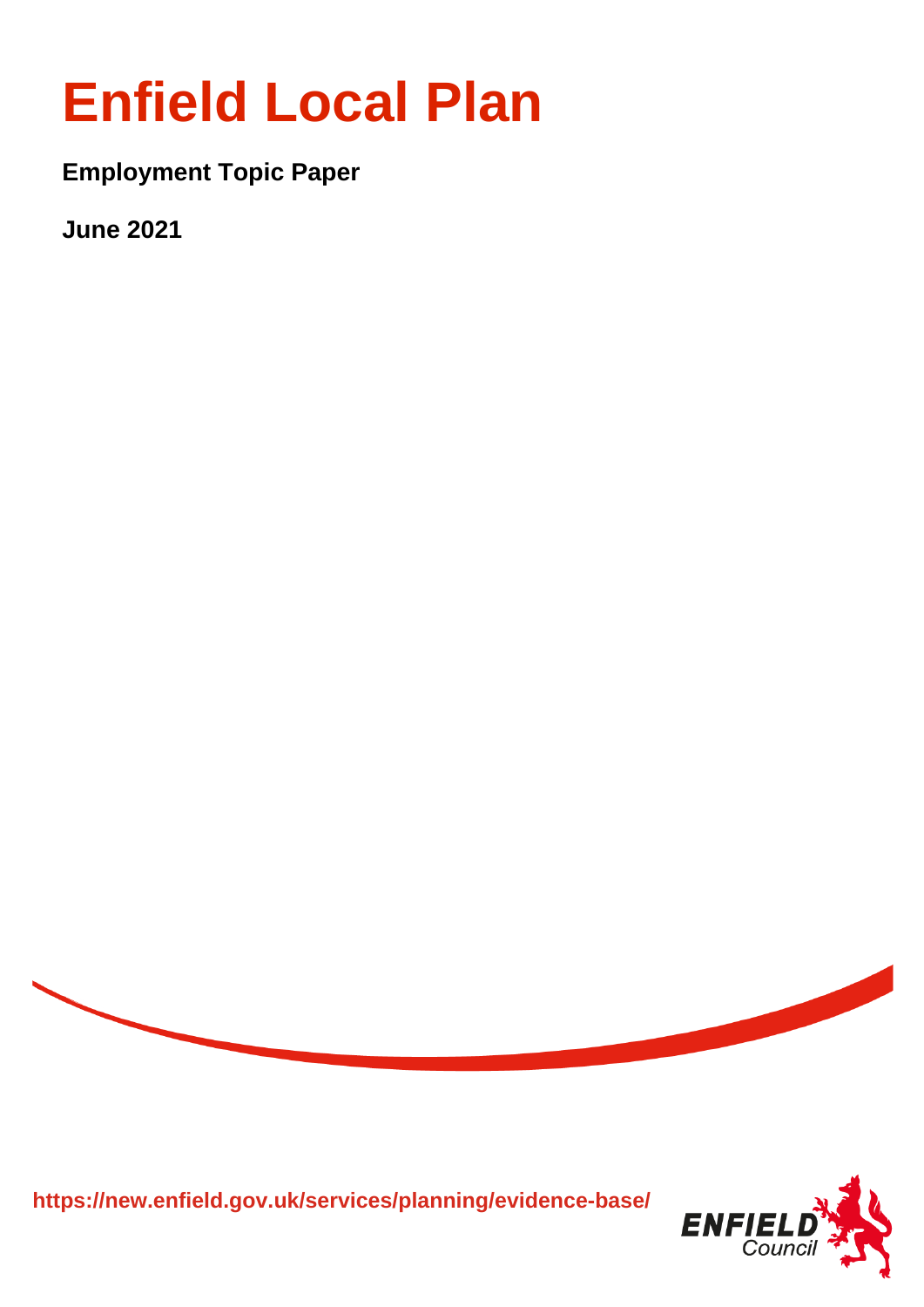# **Contents**

<span id="page-1-0"></span>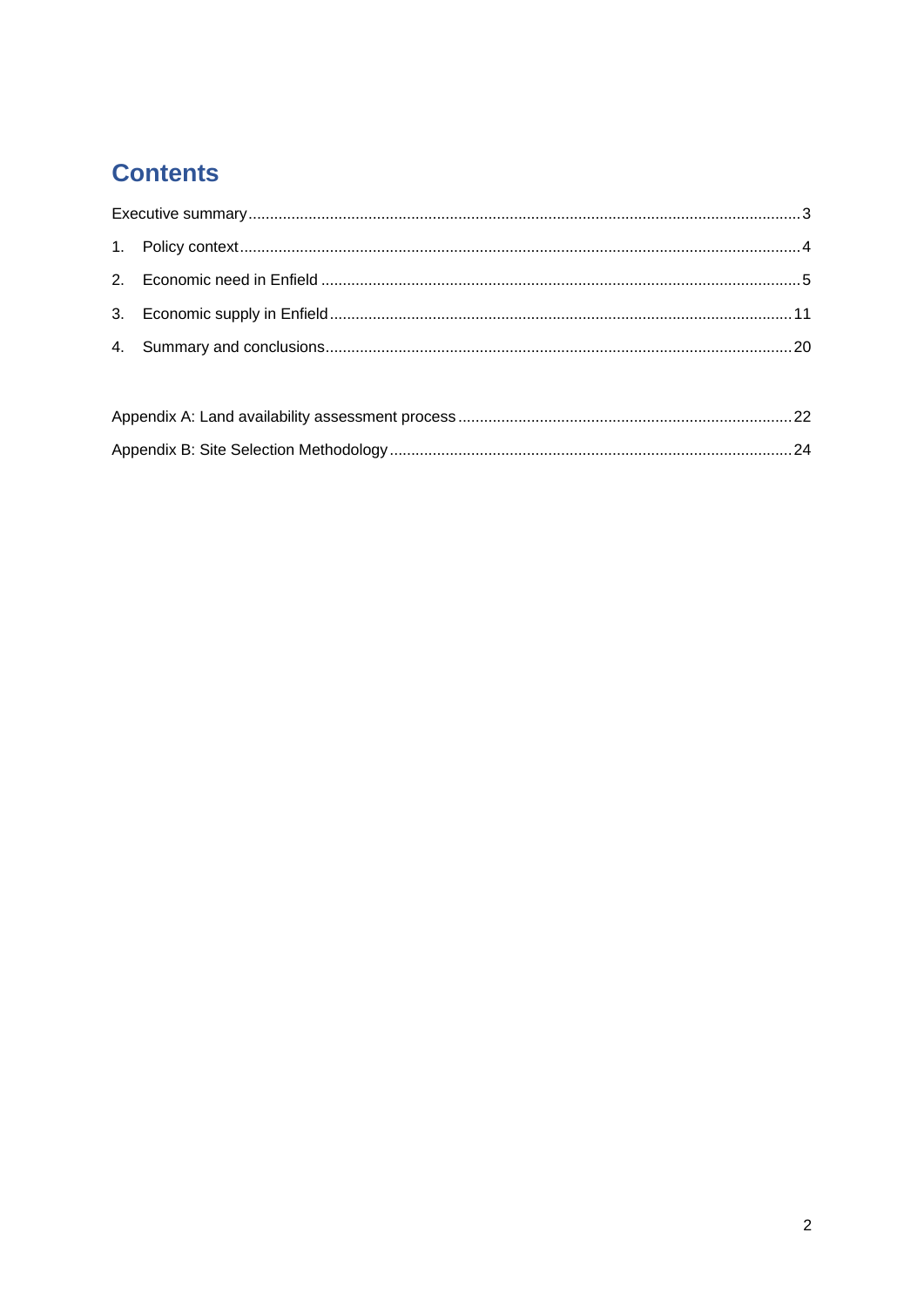# **Executive summary**

Enfield's economic and employment evidence is extensive, this Topic Paper summarises key evidence that sets the direction of travel for our draft employment policies in the Enfield Local Plan (ELP). Employment policies, for the purpose of the ELP, are those which deal with industrial and logistics and office activities.

In Section 2 of this paper sets out the policy context, and section 3 sets out how the Council arrived at its estimate of economic 'need', taking into consideration national policy and guidance.

The assessment of need tells us how much additional land and floorspace the ELP should look to accommodate. It is important that the Council tries to meet these needs in full, both to provide jobs for existing and future residents but also to secure a supply of land/ floorspace for business to grow and prosper.

The Council recognises that Covid will require us to review our evidence of need. Early indications suggest that Enfield may need more floorspace to meet the demands of a post Covid boom in logistics – partly related to the rapid decline of the retail high street. Office evidence will also need to be updated to reflect trends in homeworking and social distancing.

Section 4 considers the various routes to meet this need, starting with maximising brownfield potential by making several new employment and mixed use site allocations. The section also explores the future potential for new industrial sites where large format retail sites can be used for new industrial uses. The shift in retail has presented a small number of new opportunities that the Council will look to harness to meet our economic needs where possible.

This section also considers the scope to intensify industrial activity within existing employment areas. This is perhaps the most challenging area of policy and evidence. Here a large amount of our designated industrial land is considered strategic in the London Plan and it makes sense to use this as efficiently as possible for industrial uses before considering releases.

The draft ELP seeks to protect the existing floorspace on sites but also encourage genuine intensification of industrial land. This is a considerable challenge because viability and deliverability of intensified industrial property limits the quantum of space that can 'count' against our assessed need. The policy framework seeks to encourage developers to assemble industrial sites to deliver more intensive formats on our limited stock of land.

The approach taken by the draft ELP is to maximise the potential of urban sites as a means of meeting identified needs. However, as the potential of urban sites is insufficient, the plan also proposes the selective development of a small number of Green Belt sites.

Section 5 provides a summary and conclusion.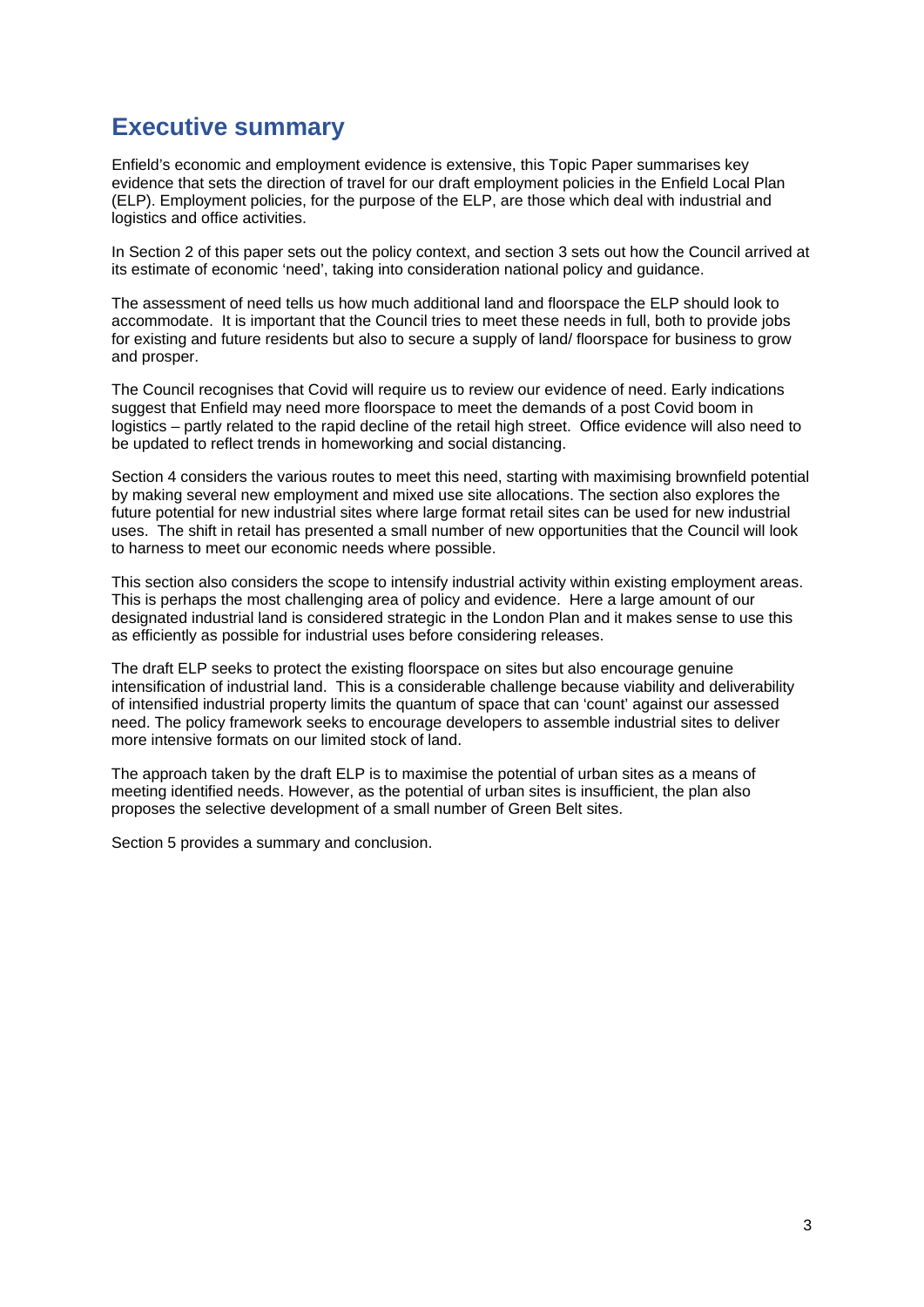# <span id="page-3-0"></span>**1. Policy context**

# **Meeting identified needs**

- 1.1 A crucial issue for the ELP is the extent to which the supply of employment sites can meet identified needs.
- 1.2 This requirement is grounded in national policy. The National Planning Policy Framework (NPPF) indicates that 'plans should positively seek opportunities to meet the development needs of their area' and 'strategic policies should, as a minimum, provide for objectively assessed needs for housing and other uses.' (Para 11). It indicates that plans should 'be prepared positively, in a way that is aspirational but deliverable.' (Para 16).
- 1.3 Strategic policies need to 'make sufficient provision for housing, employment, retail, leisure and other commercial development.' (Para 20):
	- They should 'look ahead over a minimum 15-year period from adoption, to anticipate and respond to long-term requirements and opportunities, such as those arising from major improvements in infrastructure.' (para 22); and
	- 'provide a clear strategy for bringing sufficient land forward, and at a sufficient rate, to address objectively assessed needs over the plan period' (para 23).
- 1.4 The NPPF also requires Local Plans to 'set criteria, or identify strategic sites, for local and inward investment to match the strategy and to meet anticipated needs over the plan period.' (Para 81).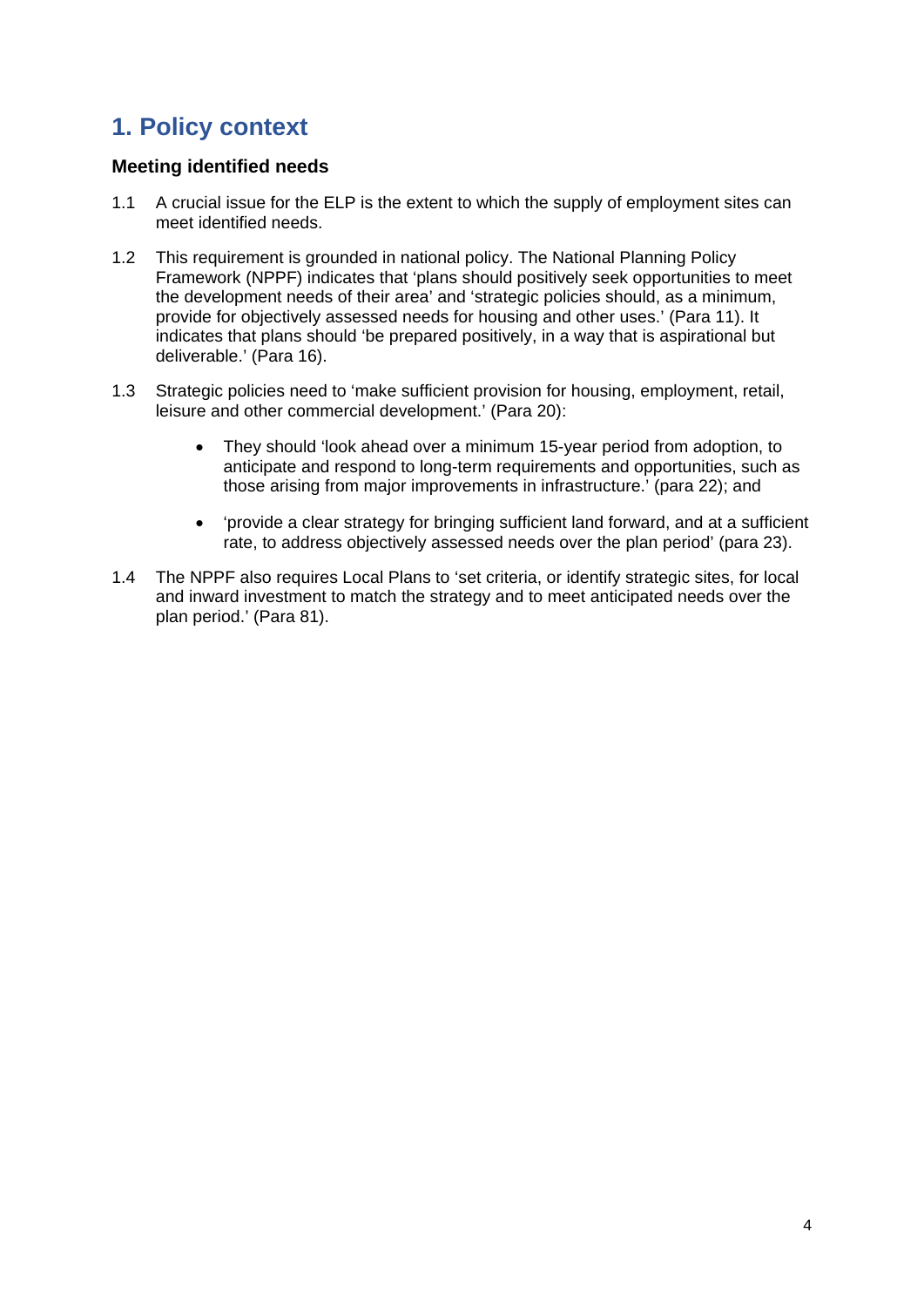# <span id="page-4-0"></span>**2. Economic need in Enfield**

# **Introduction**

- 2.1 In mid-2016 AECOM was commissioned to update the Borough's employment land evidence. This took the form of an Employment Land Review or ELR following the guidance set out in the Planning Practice Guidance (PPG).
- 2.2 The ELR assessed the quantity and quality of the Borough's employment land and reported in late 2018. The ELR was supplemented by a number of other documents including:
	- Industry in Enfield (2017);
	- Enfield Socio-Economic Assessment (2017):
	- Enfield Functional Economic Market Study (2020);
	- Enfield Industrial Intensification Study Final Draft Report (2020); and
	- Enfield Industrial Intensification Market Deliverability Study (2021).
- 2.3 This section first outlines the Borough's 'economic' need as calculated by the evidence. The report then moves to examine how to apply this evidence in light of the new London Plan and set out how the Council intends to approach refreshing the evidence to reflect Covid and more recent changes in policy.

# **Assessment of economic need**

- 2.4 The assessment of 'need' is found mainly in the 2018 Employment Land Review.
- 2.5 The Planning Practice Guidance (PPG) provides three broad approaches to assessing economic needs:
	- Labour supply
	- Projections based on past trends of development completions
	- An assessment based on labour demand (economic forecasts)
- 2.6 The ELR considered all three approaches but ultimately promoted the use of the economic forecast (labour demand).
- 2.7 The labour supply approach was dismissed because:

*"while providing a broad estimate of employment need across all sectors in the economy, the labour supply approach does not make any distinction between which sectors in the economy are expected to grow and hence does not account*  for structural economic changes. A simple review of population growth does not *capture the potential for residents to travel elsewhere to work (whether in or out of the Borough) and how this is expected to change over time." (Para 6.4.6).*

2.8 The consultants also dismissed a past trends approach because:

*"The suitability of this approach is contingent on the extent to which we may reasonably expect past trends to continue. This approach is also sensitive to the effects of short term fluctuations in data, which do not provide an accurate representation of long term growth trends. This therefore may not provide the*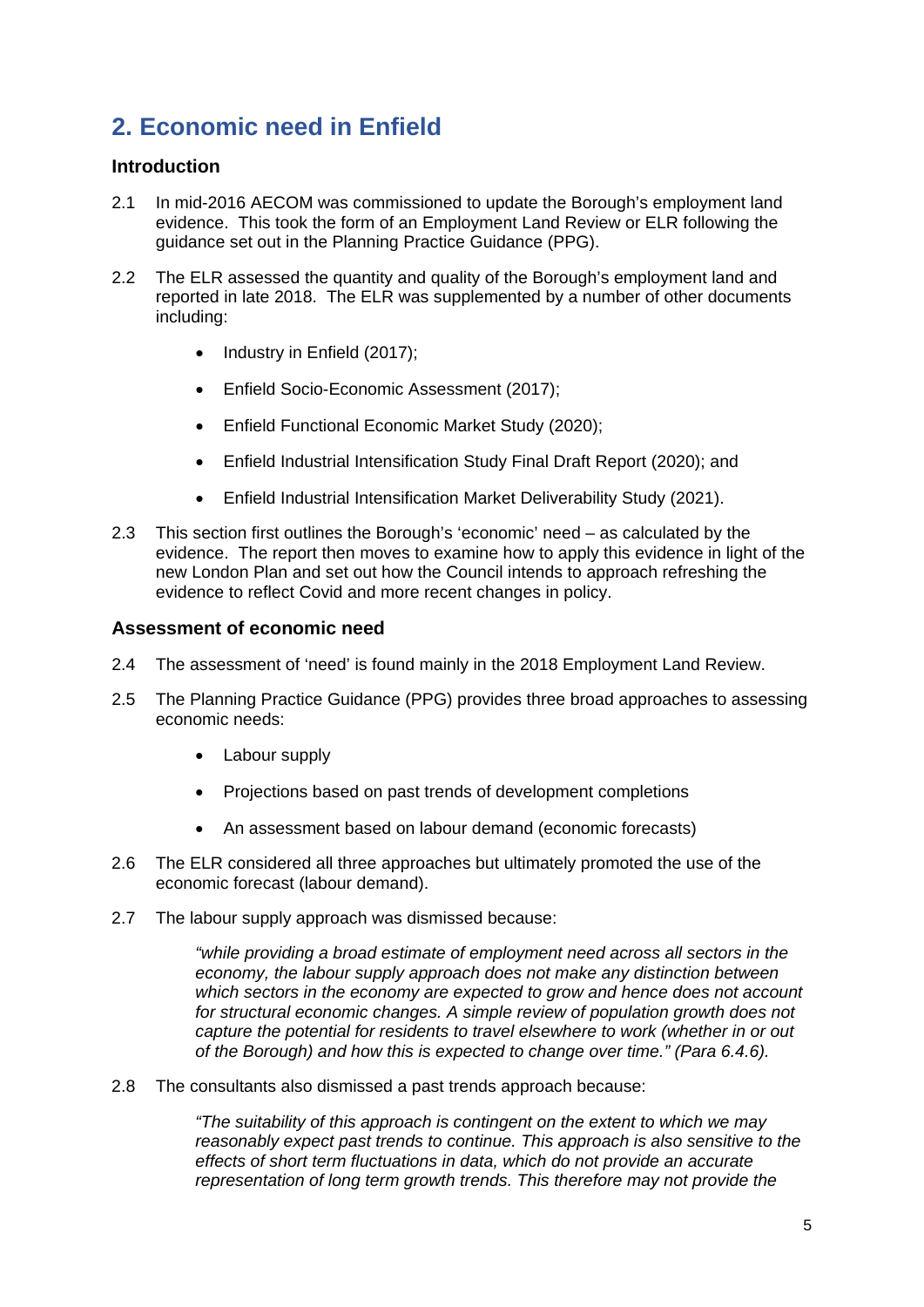*most accurate indication of future expectations" … "As a result, historic take-up rates alone are not considered a suitable method of estimating future floorspace demand." (Para 6.4.7).* 

- 2.9 To arrive at a view of need based on 'labour demand' the ELR used two sets of economic forecasts. The first forecast was from the East of England Forecasting Model (EEFM). The model was originally designed to support regional planning in the East of England but also covered Enfield. Although termed the EEFM in practice the model was based on a 2015/16 Cambridge Economics Forecast. The consultants also used the most recent GLA Economics forecasts.
- 2.10 Table 6.4 of the report presents the findings / conclusions for Enfield and its Functional Economic Market Area (FEMA).

|                   | <b>Use Class</b>          | 2016    | 2036    | <b>Difference</b> | <b>Change</b><br>(%) | <b>CAGR (%)</b> |
|-------------------|---------------------------|---------|---------|-------------------|----------------------|-----------------|
| <b>LB</b> Enfield | Office<br>(B1a/b)         | 17,300  | 22,200  | 4,900             | 28.2%                | 1.3%            |
|                   | Industrial<br>(B1c/B2/B8) | 17,500  | 20,900  | 3,400             | 19.2%                | 0.9%            |
|                   | Office<br>(B1a/b)         | 131,900 | 180,700 | 48,800            | 37.0%                | 1.6%            |
| <b>FEMA</b>       | Industrial<br>(B1c/B2/B8) | 88,600  | 103,000 | 14,400            | 16.3%                | 0.8%            |

Source: EEFM, (2016); ONS, (2016); GLA Economics (2015); AECOM calculations.

#### **Figure 1:** AECOM Employment Projections

2.11 Although data from both the Borough and FEMA is presented, the consultants advised that Enfield should plan for the growth rates reported at the FEMA level, derived from the East of England Forecasting Model (EEFM). They recommended this because:

> *"The FEMA is considered a more suitable level of geography to forecast at" (paragraph 6.5.3)*

- 2.12 Practically this choice would appear to increase office need in Enfield because the FEMA growth rates were higher than Enfield alone. Conversely the choice would appear to slightly reduce industrial (and warehousing) need because the FEMA growth rate was very slightly lower. The council intends to update the economic evidence base once the impacts of COVID and Brexit have become clearer.
- 2.13 Finally, before concluding on need, AECOM made a number of allowances for vacancy and underused land before concluding on need in chapter 7 of their report.
- 2.14 For industrial and warehousing uses the final recommendation was to plan for an increase of 48.6ha of land. For offices the recommendation was expressed as 32,000 sqm of floorspace.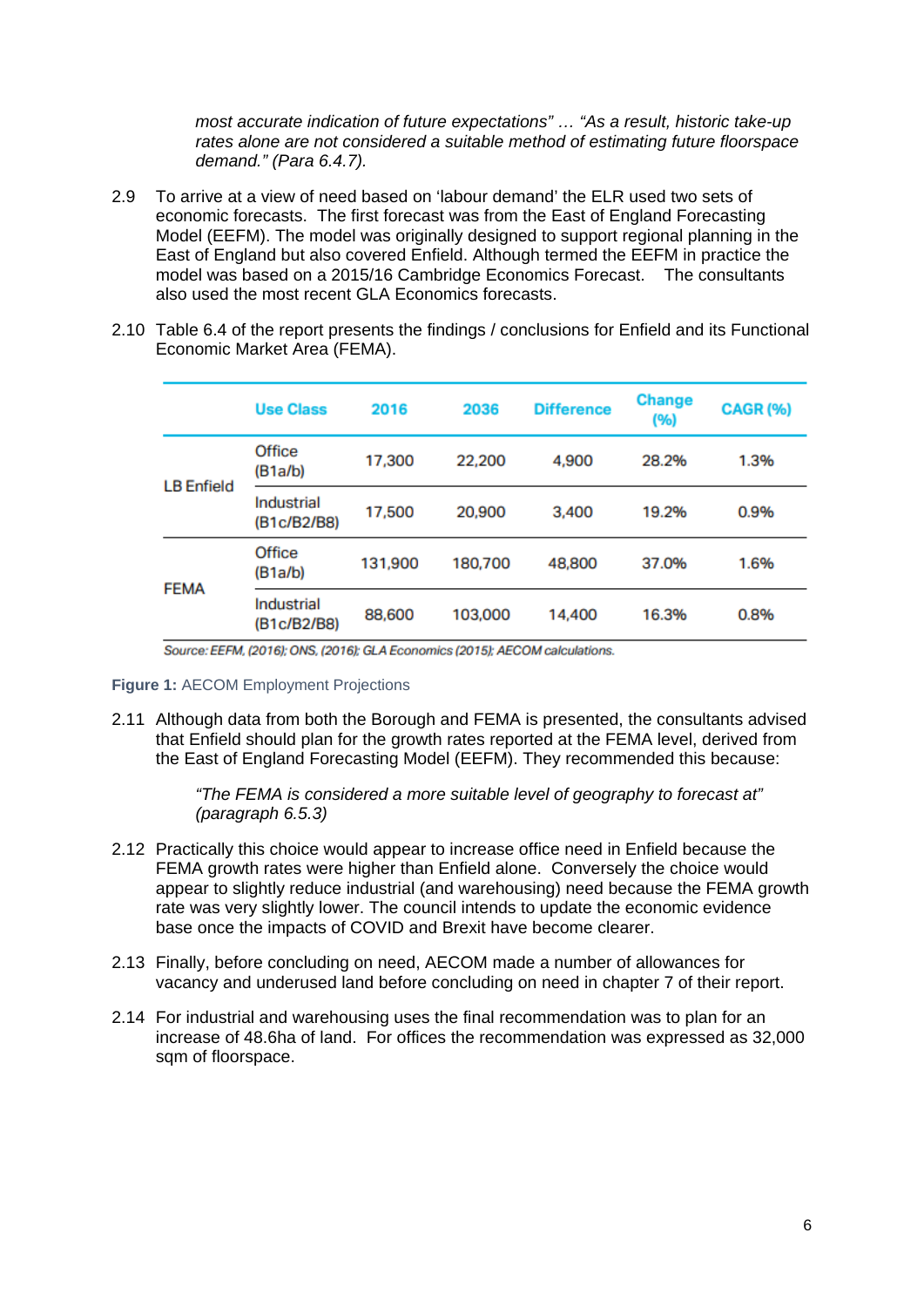| <b>Demand for Industrial Land</b>                                                                   | <b>Industrial Land (Ha)</b> |
|-----------------------------------------------------------------------------------------------------|-----------------------------|
| A. Total stock of core industrial land (2016) plus<br>vacant land [B+C]                             | 329.1                       |
| B. Current vacant industrial land equivalent<br>(4.7%)<br>of which is actively marketed vacant land | 15.5<br>2.9                 |
| C. Supply of occupied core industrial land<br>$(2016)$ [A-B]                                        | 313.6                       |
| D. Land demand to 2036                                                                              | 46.1                        |
| E. Optimum frictional vacancy at 2036 [5% of<br>$C+D$                                               | 18.0                        |
| F. Additional Demand for Utilities, Transport<br>and Waste Management 2016-2036                     | 0                           |
| G. Surplus/deficit of vacant land in 2036 [E-B]                                                     | 2.5                         |
| H. Gross requirement for industrial land 2016-<br>2036 [A+D+F+G]                                    | 377.7                       |
| I. Net requirement for industrial land 2016-<br>2036 [H-A]                                          | 48.6                        |

#### **Figure 2:** Net Additional Industrial Projections

| <b>Demand for Office Floorspace</b>                             | <b>Office Floorspace (sqm)</b> |
|-----------------------------------------------------------------|--------------------------------|
| A. Supply of occupied office floorspace<br>(2016)               | 215,100                        |
| B. Current vacant office floorspace (1.1%)                      | 2,400                          |
| C. Total stock of office floorspace (2016)<br>$[A+B]$           | 217,500                        |
| D. Floorspace demand to 2036                                    | 22,700                         |
| E. Optimum frictional vacancy at 2036 [5%<br>$of A+D]$          | 11,900                         |
| F. Surplus/deficit of vacant floorspace in<br>2036 [E-B]        | 9,500                          |
| G. Gross requirement for office floorspace<br>2016-2036 [C+D+F] | 249,700                        |
| H. Net requirement for office floorspace<br>2016-2036 [G-C]     | 32,200                         |
| Source: AECOM.                                                  |                                |

Note:

Point A: Using CoStar stock data (November 2016) rather than VOA data (December 2016) as this is closer to that estimated by Cushman and Wakefield for the London Office Policy Review 2017 (GLA), which estimated office stock to be 223,000sqm (para 6.2.39).

Point B: % vacancy rate as estimated by CoStar Data (November 2016).<br>Point B: % vacancy rate as estimated by CoStar Data (November 2016).<br>Point D: Derived from the FEMA CAGR % pa in Table 6-6The PPG advises that where poss wide range of densities of offices it is less meaningful to translate the floorspace demand figures into land. The demand for office space is therefore presented in terms of floorspace (sqm).

**Figure 3** Net Additional Office Projections.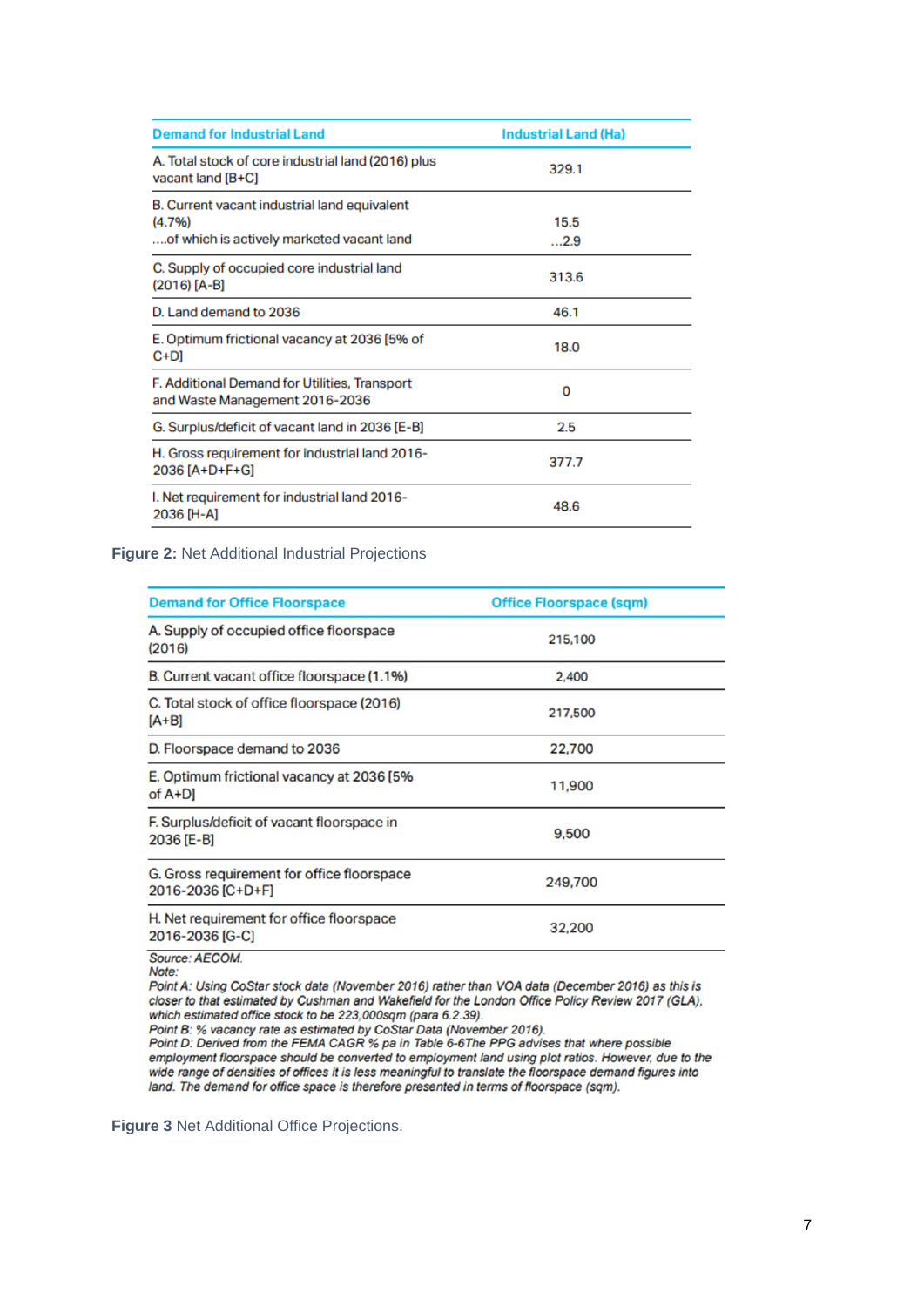# **Aligning with the London Plan**

- 2.15 The approach to assessing need was developed by AECOM in line with the PPG. As a cross check AECOM checked their recommendation with the London Plan evidence suite.
- 2.16 The London Office Policy Review suggested less growth in Enfield than recommended by AECOM, but the consultant team chose to recommend a quantity of need based on their EEFM FEMA analysis.
- 2.17 For Industrial, as part of their 2020 intensification evidence, AECOM noted that their recommendation to provide 48.6ha of land up to 2036 broadly aligned with the 52ha of land reported in the GLA Industrial Land Demand Study (2017). The GLA evidence was for a slightly longer period (2039) but the difference was not significant.

# **Adjusting for the Enfield Plan Period**

- 2.18 As noted above, AECOM concluded that Enfield requires 48.6ha of net additional industrial (and warehousing) land and 32,200 sqm of office floorspace. This is for the period up to 2036, which was the former proposed plan period. The plan period has since been revised to extend to 2039, in line with the NPPF (para 22).
- 2.19 To provide an estimate of need for the new plan period the Council has 'rolled forward' the AECOM estimate – so increasing need for the period up to 2039 to 56ha (251,505 sq m) for industrial uses and 37,030 sq m for offices.

# **Managing Losses**

- 2.20 The ELR presented its results 'net' without any allowance for windfall or plan led losses. This was in line with emerging London Plan policy which required Boroughs to adopt a nil net loss approach. But this may mask a trend of continuing losses from the stock – as opposed to gains.
- 2.21 Data from the Valuation Office Agency (VOA) shows that Enfield lost around 60,000 sqm of industrial space lost in the three years since the 2016 base date used by AECOM.
- 2.22 Our office stock losses have been proportionally even higher with 22,000 sqm lost between 2016 and 2019.
- 2.23 In both cases, industrial and office, the likelihood is that this space was occupied at the time it was lost. The ELR noted an office vacancy rate of only 1.1% and an industrial vacancy rate 4.7% rate. Both rates are below rates considered healthy for frictional vacancy (at least 5%).

# **Summary**

- 2.24 The estimate of economic need in the Plan is based on a serious of studies, undertaken by AECOM, between 2016 and 2020. This work followed the PPG with the consultants promoting a 'labour demand' scenario informed by economic forecasts from the EEFM (Cambridge) and GLA Economics.
- 2.25 Ultimately the Council was recommended to plan for:
	- A net increase of 32,200 sqm of office floorspace up to 2036 (37,030 sq m up to 2039); and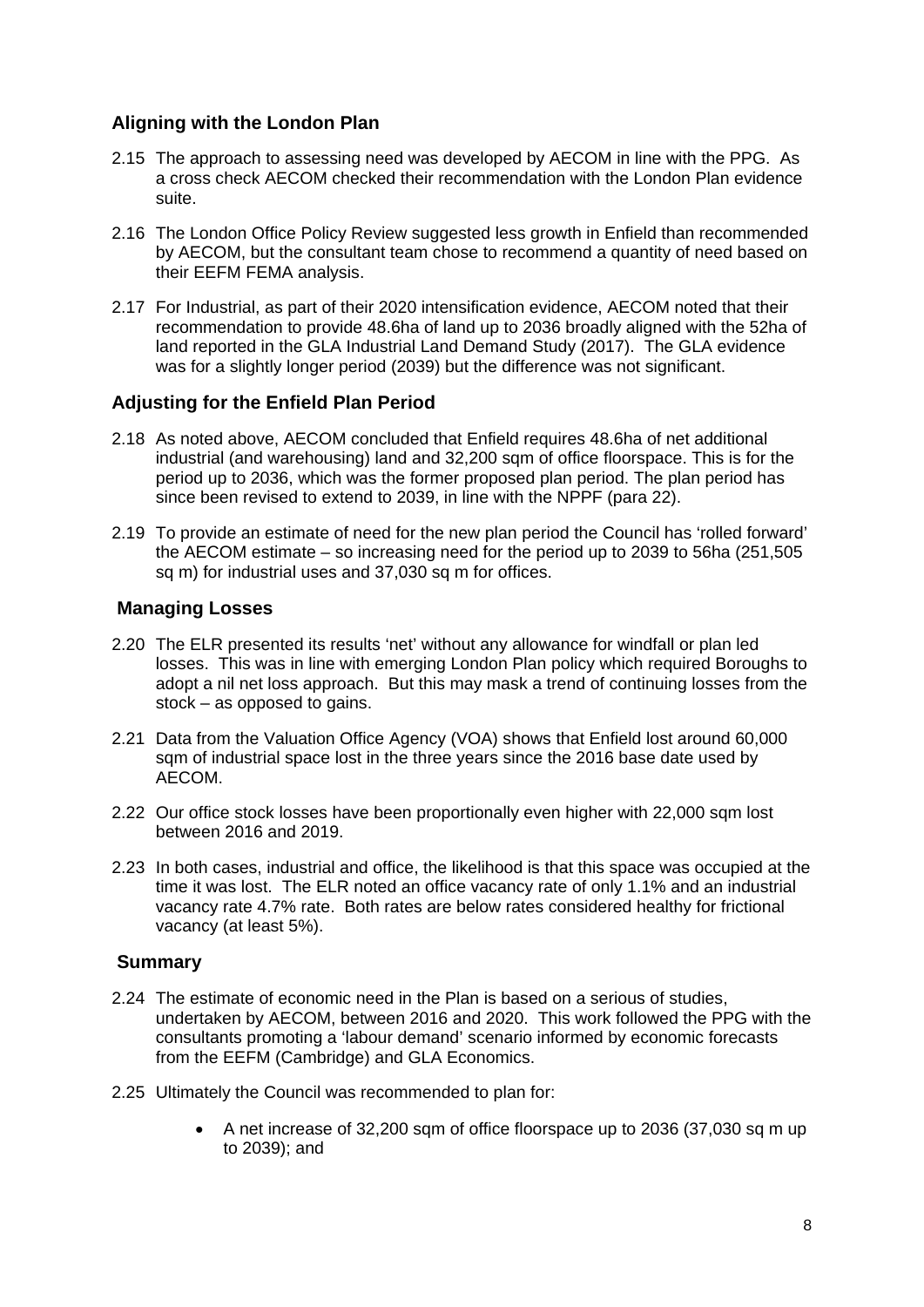- A net increase of 48.6ha (218,700 sqm) of industrial and warehousing land up to 2036 (56ha/ 251,505 sqm up to 2039).
- 2.26 Compared to the GLA evidence available at the time, the recommendations for industrial land/floorspace broadly aligned with the GLA view as set out in the GLA Industrial Land Benchmarks study. For offices AECOM advised a more aspirational view of need – at least double the growth set out in the London Office Policy Review.

### **How has evidence been applied to the plan?**

- 2.27 Our evidence was largely complete in early 2020 just before the Covid emergency, and before changes were made to the London Plan by the Mayor in response to the Secretary of State's directions, prior to its adoption in 2021.
- 2.28 It is very likely a review of the evidence will be needed as a result of these events, but it has not been appropriate to do this through the lockdown period due to a lack of clarity in how demand dynamics could change in the medium to long term.

# **Use Class E**

- 2.29 Since the Council's evidence concluded the Government has confirmed changes to the Use Classes Order and associated permitted development rights.
- 2.30 For this Topic Paper the most relevant change are those related to the new E use class. Offices were previously class B1a and light industrial B1c, but both are now included in the new Class E.
- 2.31 The NPPF/PPG has not been substantively updated, and it is still a requirement for the council to understand, and plan for, 'business needs' in the area.
- 2.32 Class E to residential permitted development rights are due to be introduced in August 2021. Buildings over 1,500 sqm are exempt, so their loss to residential would still be subject to the full planning process. Small premises can still be lost without planning control, although the Council is now able to consider the impact on the intended occupiers from the introduction of residential use in an area the authority considers is important for heavy industry, waste management, storage and distribution, or a mix of such uses. In the Enfield context this would appear to include designated industrial sites; namely Local and Strategic Industrial Sites as defined in the Development Plan.

# **Covid**

- 2.33 All of the Borough's economic evidence was completed prior to the Covid pandemic. Covid will have profound impact on the way we live and work and could influence the demand for employment floorspace over the Plan period. However, it is not clear exactly how the economy will recover. Almost all reliable data published predates Covid or reflects the 'distressed' Covid economy and needs to be treated with care.
- 2.34 The short-term impact of Covid has been extreme. The impact was particularly acute for offices as employees switched to home working. Industrial activity was harder to substitute for home working and much of the Borough's industrial stock continued operation as 'essential' activities.
- 2.35 The Council does not under-estimate the short-term impact of the crisis. But for planning purposes, the pandemic has not removed the pre-pandemic capacity of land and floorspace to re-accommodate jobs and economic activity. An office that closed in lockdown remains available for re-occupation, though could also of course be subject to permitted development change to residential. Sites allocated in plans for economic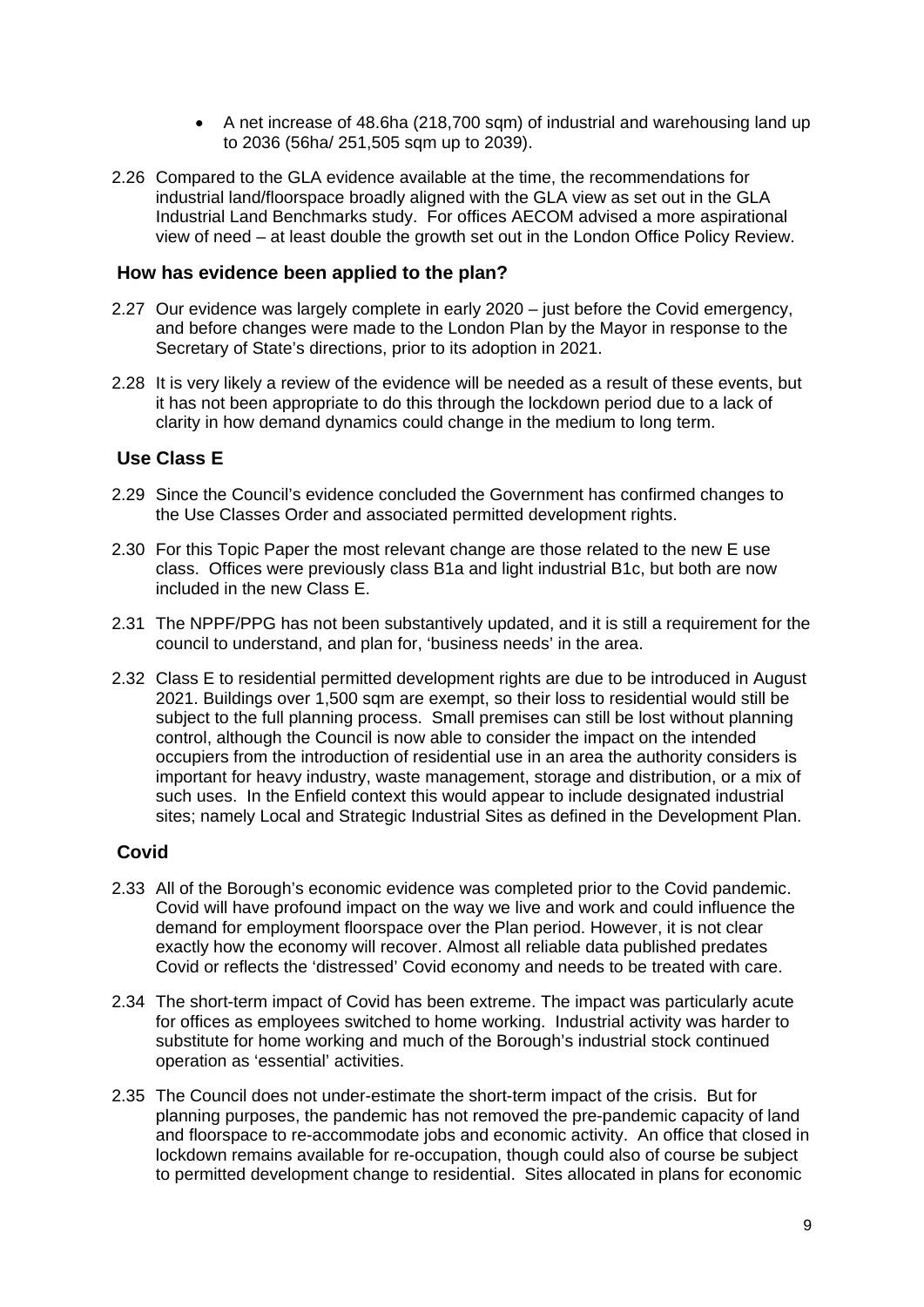development remain available to be taken up post pandemic. So considerable care is needed before concluding that recovering from the pandemic needs more employment space.

- 2.36 In the short term then, space vacated in Covid remains available to be re-occupied as society recovers. But Covid has set in train a number of features that may now require the Borough to reconsider its assessment of need.
- 2.37 In recent years London has seen a reversal of fortunes for its industrial land demand. For many years demand was declining, sites were released for housing and local plans looked to manage this decline. But even pre-Covid this reversed with a widespread recognition that many boroughs (including Enfield) needed to grow its stock of industrial land, as is evidenced by the demand forecasts in the London Industrial Land Demand Study (2017) and Enfield's ELR.
- 2.38 This was partly driven to an improved manufacturing outlook but also a growing demand for logistics space – the presence of large distribution warehouses in the borough demonstrates this. Almost all emerging evidence suggests Covid has dramatically sped up this trend. But demand is not just coming from logistics – Enfield has also experienced demand for space from other sectors, most notably the Film and TV sector. There are currently three large format film studios in the borough and growing interest from the sector.
- 2.39 For offices this is much less certain staff are only just starting to return to offices and in many instances this is on a hybrid basis with much greater emphasis on home working than pre-Covid. On one hand an increase in homeworking may reduce the need/demand for offices but conversely social distances means office space may not be as intensively used as previously.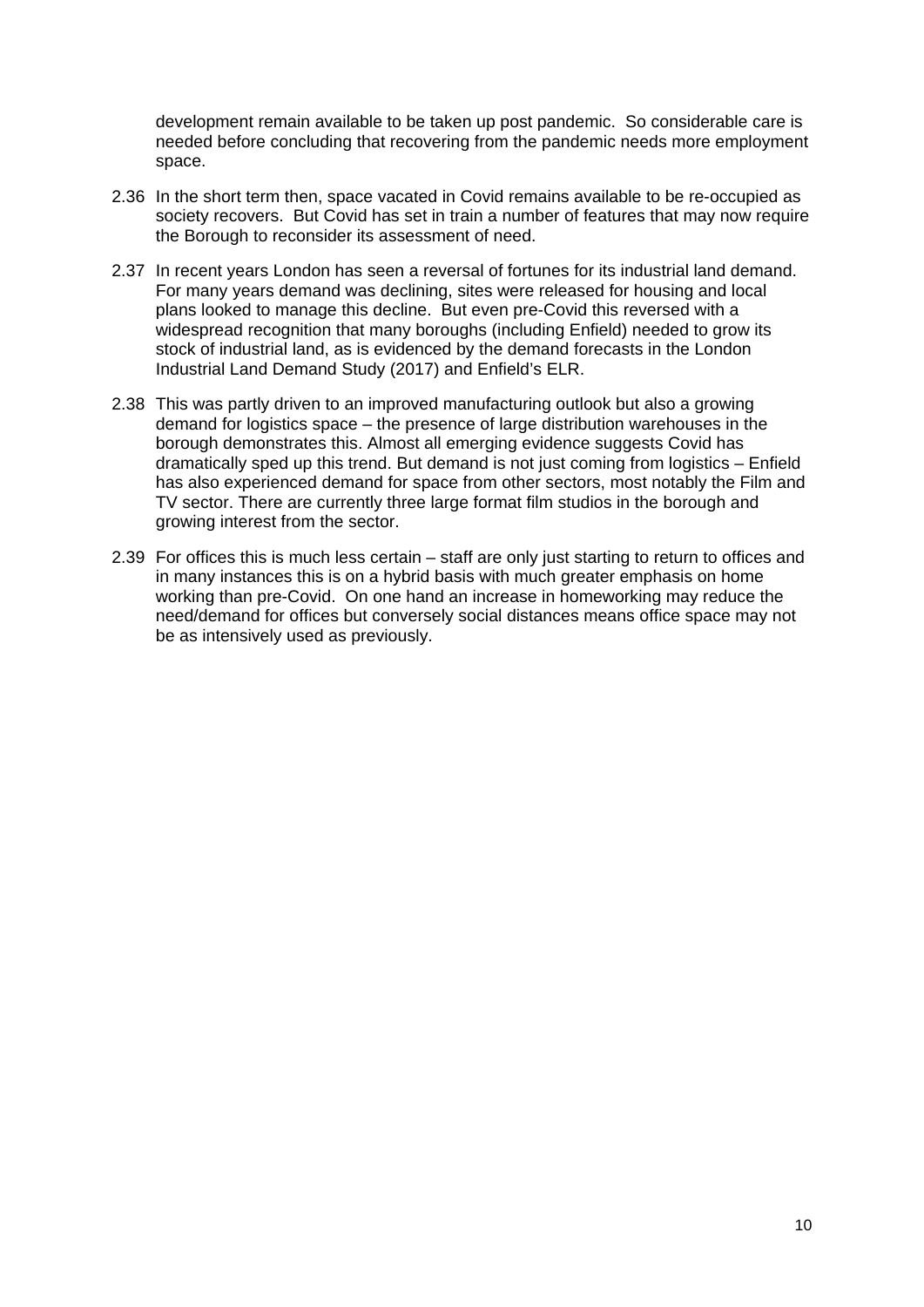# <span id="page-10-0"></span>**3. Economic supply in Enfield**

# **Assessing supply**

- 3.1 Following the requirements of the NPPF, a robust assessment is an important source of evidence to inform the Local Plan and seeks to establish realistic assumptions about development potential of the land identified and when development is likely to occur.
- 3.2 An assessment was carried out in line with the methodology set out in the Government's National Planning Practice Guidance (NPPG) - Housing and economic land availability assessment (July 20[1](#page-10-1)9).<sup>1</sup>
- 3.3 In summary, the method comprises the following five stages:
	- Stage 1 Identification of sites and broad locations with potential for development.
	- Stage 2 assessing their development potential including site suitability, availability and achievability.
	- Stage 3 was omitted as the NPPF and NPPG indicates this is only appropriate for housing sites.
	- Stage 4 reviewing the assessment.
	- Stage 5 assessing the core outputs to inform the evidence base for the Local Plan.
- 3.4 The site assessment process is set out in Appendix B of this topic paper.
- 3.5 The detailed assessment of sites can be found in the forthcoming HELAA (2021).

# **Calculating capacity**

- 3.6 For sites with potential as employment-led site allocations, the indicative capacity set out in Figures 4 and 5 below have been assessed by applying a plot ratio of 65%, in line with London Plan guidance.<sup>[2](#page-10-2)</sup>
- 3.7 However, a more tailored approach has been followed for sites where existing activities need to be re-provided as part of a redevelopment scheme. In these cases, the floorspace figure has discounted re-provided floorspace.

# **Industrial and logistics: urban supply**

- 3.8 A number of employment sites were identified as developable or potentially developable in the HELAA assessment exercise and so were carried forward as part of the site selection assessment.
- 3.9 The Council first looked at the potential of urban sites In order to prioritise the more efficient use of urban land and safeguard the Green Belt from development. Figure 4 sets out the urban sites identified for employment-led site allocations. A map of these sites can be found in Appendix C of this report.

<span id="page-10-1"></span> <sup>1</sup> <https://www.gov.uk/guidance/housing-and-economic-land-availability-assessment>

<span id="page-10-2"></span><sup>2</sup> London Plan, p. 179.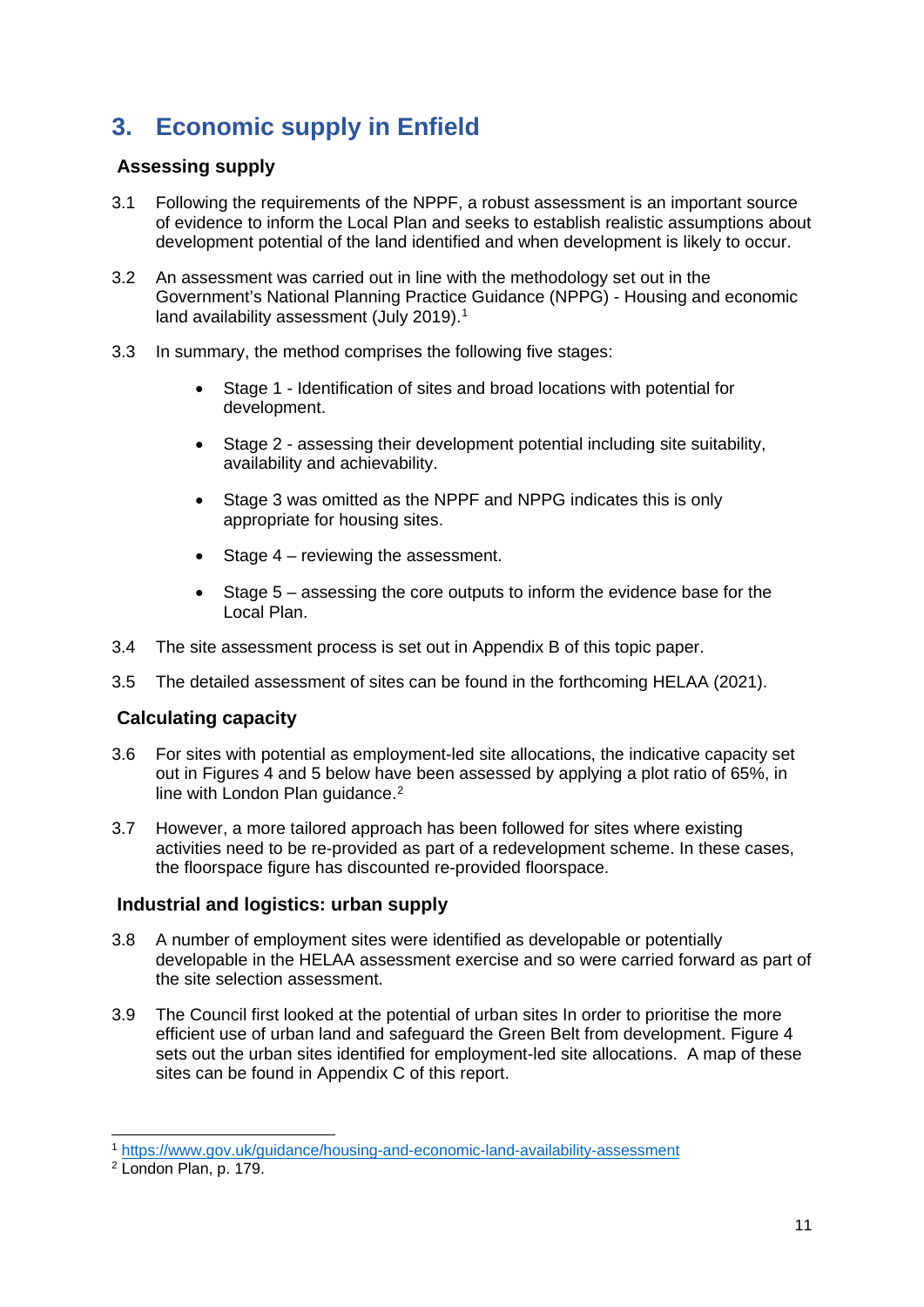| Site ID                      | Site address                                                                     | <b>Estimated additional</b><br>capacity (sq m) |  |
|------------------------------|----------------------------------------------------------------------------------|------------------------------------------------|--|
| <b>Mixed use sites</b>       |                                                                                  |                                                |  |
| SA <sub>8</sub>              | Sainsburys Baird Road                                                            | 20,865                                         |  |
| <b>SA39</b>                  | <b>Travis Perkins Palmers</b><br>Green                                           | 3,209.5                                        |  |
| <b>SA32</b>                  | Sainsburys Green Lanes                                                           | 13,325                                         |  |
| <b>SA30</b>                  | <b>Claverings Industrial</b><br><b>Estate</b>                                    | <b>TBC</b>                                     |  |
| <b>Employment only sites</b> |                                                                                  |                                                |  |
| <b>SA47</b>                  | Crown Road Lorry Park                                                            | 4,530                                          |  |
| <b>SA48</b>                  | Ravenside Retail Park                                                            | 21,645                                         |  |
| <b>SA50</b>                  | Land to the south of<br>Millmarsh Lane,<br><b>Brimsdown Industrial</b><br>Estate | 10,500                                         |  |
| <b>SA51</b>                  | 6 Morson Road                                                                    | 2,600                                          |  |
| <b>SA52</b>                  | Montagu Industrial Estate                                                        | 6,613                                          |  |
| <b>SA30</b>                  | Claverings Industrial<br>Estate                                                  | <b>TBC</b>                                     |  |
| Total                        |                                                                                  | 83,288                                         |  |

#### **Figure 4** Urban Sites

- 3.10 Mixed use development sites offer the potential for industrial and logistics activity to be accommodated alongside other land uses. None of these sites are subject to policy or environmental designations that would prevent redevelopment for employment-led purposes.
- 3.11 The Sainsburys sites at Baird Road (SA8) and Green Lanes (SA32) offer potential for ground floor employment uses with residential above. A replacement retail store was not specified in either Call for Sites submissions. The owners have indicated their aspirations to redevelop the sites for a mix of uses, including employment activities. The developable area of the Green Lanes site has been calculated to retain the generous landscaping and mature trees at the perimeter of the site.
- 3.12 Palmers Green Travis Perkins builders' merchants has potential for mixed use development. Whilst the introduction of additional employment floorspace is not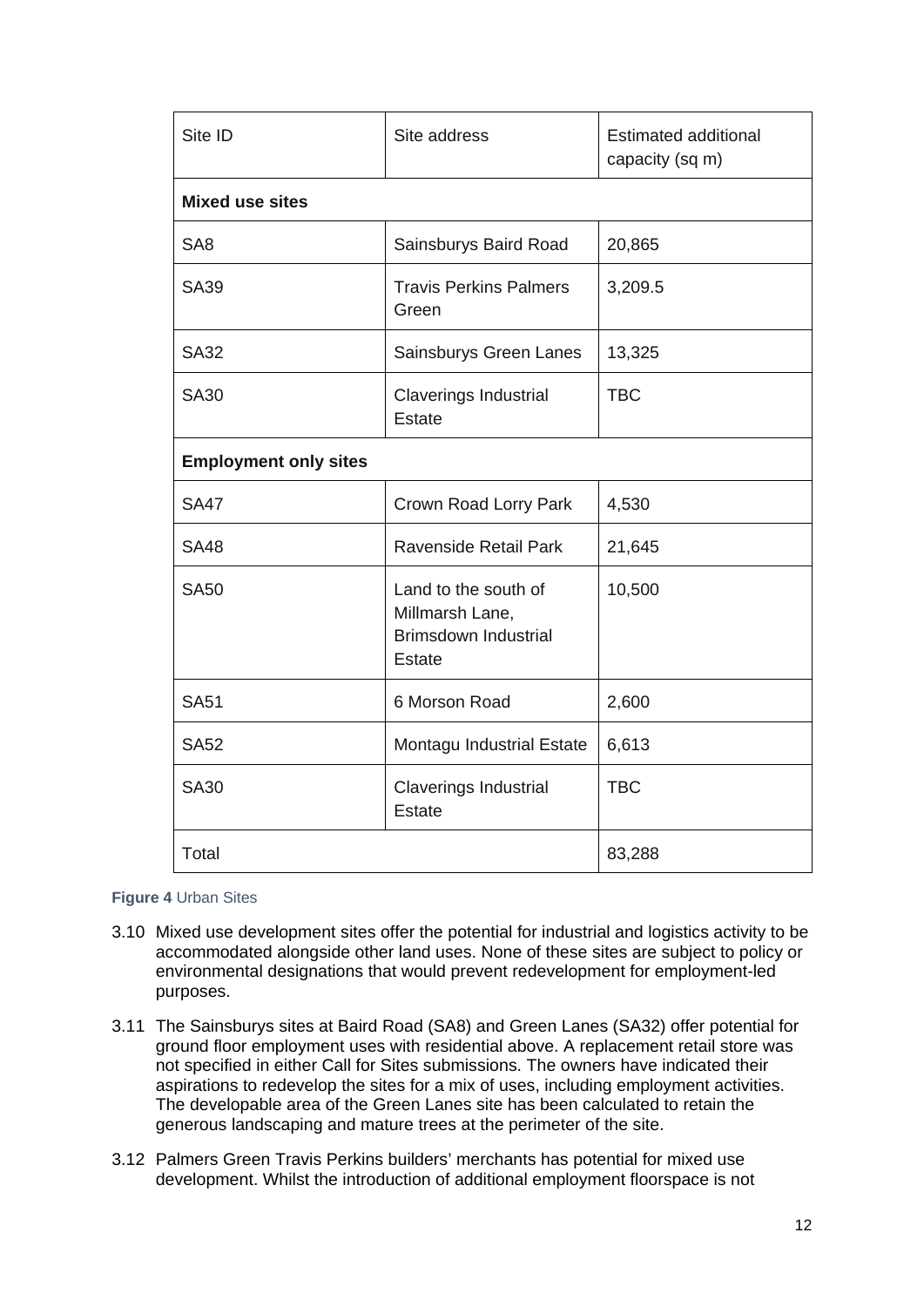specified in the Call for Sites submission, it is considered that there is some potential for additional ground floor employment uses alongside the reprovided builders' merchants.. The site (SA39) has potential for residential uses above a reprovided builders' merchant plus additional ground floor employment as it is not located within SIL.

- 3.13 Several sites are suitable for solely industrial and logistics redevelopment. None of these sites are subject to policy or environmental designations that would prevent redevelopment for employment-led purposes.
- 3.14 The site with most potential is Ravenside Retail Park (SA48). Although the site was promoted by a third party, the landowner has informally expressed an interest in redeveloping the site for industrial/ logistics purposes. The site is currently occupied by large format retail stores and is close to existing designated employment sites and the strategic road network, so offers a good prospect for redevelopment for employment purposes.
- 3.15 Both Crown Road Lorry Park (SA47) and 6 Morson Road (SA51) are located within SIL. The former is under-occupied, and the latter does not have any buildings on site. Redevelopment offers the potential for an increase in employment floorspace.
- 3.16 Montagu Industrial Estate (SA52) and Claverings Industrial Estate (SA30) are councilowned sites with potential for redevelopment. The latter is occupied by multistorey buildings so further work is needed to ascertain development potential. Both sites are currently in industrial use so they do not represent 'new' supply, but there is potential to increase industrial floorspace at these locations.
- 3.17 As set out in Figure 4, the total urban supply amount to 83,288 sq m, or 33% of identified need for floorspace for industry and logistics. This can be expressed as 18.5ha of land for industry and logistics.

# **Industrial Intensification**

- 3.18 The Council is keen to make the most of our stock of employment land. Industrial intensification, delivering more efficient multi-storey formats, offers a way of accommodating an uplift in industrial and logistics floorspace within the urban area, reducing the need for new employment sites.
- 3.19 The London Plan provides a supportive policy framework. Policy E7 indicates that:

*"Development Plans and planning frameworks should be proactive and consider, in collaboration with the Mayor, whether certain logistics, industrial and related functions in selected parts of SIL or LSIS could be intensified to provide additional industrial capacity*."

- 3.20 The GLA has provided practice guidance for boroughs to follow in order to develop their plan strategies in line with the London Plan.<sup>[3](#page-13-0)</sup>
- 3.21 AECOM and Avison Young (AY) were commissioned to carry out an industrial intensification study (2020) following the GLA guidance. It is important to note that the AECOM evidence applies the GLAs definition of industrial intensification and intensified space is only counted where it exceeds the current floorspace on site or a 65% plot ratio redevelopment.

<sup>3</sup> [https://www.london.gov.uk/sites/default/files/136\\_industrial\\_intensification\\_and\\_co-location\\_study\\_-](https://www.london.gov.uk/sites/default/files/136_industrial_intensification_and_co-location_study_-_design_and_delivery_testing_reduced_size.pdf) [\\_design\\_and\\_delivery\\_testing\\_reduced\\_size.pdf](https://www.london.gov.uk/sites/default/files/136_industrial_intensification_and_co-location_study_-_design_and_delivery_testing_reduced_size.pdf)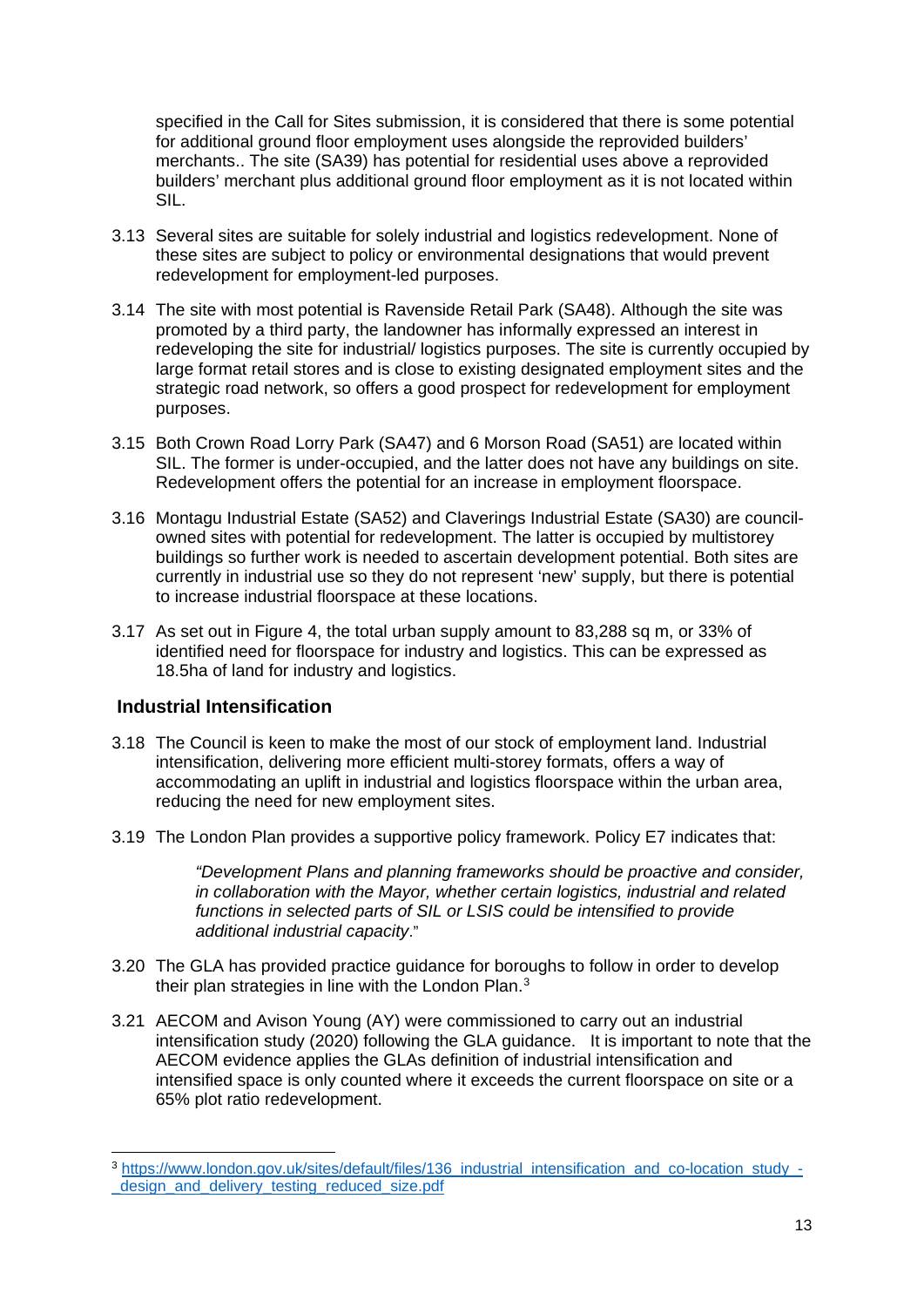- 3.22 The AECOM/ AY suite provides an up-to-date analysis of Enfield's industrial land and estimates the likely floorspace which could be delivered through intensifying existing industrial land in the borough. It builds on the 2018 Employment Land Review's analysis of industrial employment clusters with potential for intensification in the borough by assigning categories to the sites within them based on a comprehensive assessment of capacity including technical and market deliverability considerations.
- 3.23 Of the 297 sites assessed, 13 were identified as having potential for accommodating intensification. The study makes an assessment of the average uplift in floorspace which could reasonably be expected to come forward on these sites, totalling 198,500 sq m, or 91% of the net floorspace requirement identified in the Employment Land Review (2018) to 2036. This represents 79% of the need for industrial and logistics floorspace to 2039.
- 3.24 However, this work was not thoroughly tested for viability or deliverability. The London Plan Inspectors found that the London Plan strategy, and especially its reliance on intensification to meet economic needs was not realistic. Viability and deliverability were raised as a particular challenge and the Inspectors concluded that Green Belt release was very likely to be needed. This adverse Inspectors report has implications for the assessment of intensification potential.
- 3.25 The Council commissioned Stantec and Grant Mills Wood (GMW) to carry out a robust Market Deliverability Study (2021) to assess the findings with a bottom up view of demand and deliverability. GMW are agents active in the local market and well placed to advise the Council on the 'realism' of the AECOM work.
- 3.26 In summary this further work concluded that it would not be sound to rely on the full quantum of intensified space identified by AECOM.
- 3.27 Two main reasons are discussed in the Stantec/GMW report. First the issue that upper floor industrial space is generally more expensive to deliver but at the same time less attractive to occupiers. This is particularly the case where intensified formats are reliant on goods lifts to access upper floors.
- 3.28 Secondly the qualitative mix of some formats of intensified space does not meet the Boroughs identified economic need – nor the main driver of industrial demand in Enfield. Enfield has a buoyant industrial market and is one of the prime locations for logistics – which would struggle to operate from some of the AECOM formats.
- 3.29 The Stantec work concluded that it would not be sound to rely on some intensification formats – generally where the format suggested by AECOM promoted the replacement of industrial and logistics space with 'light' workshop space on upper floors. But Stantec found that the strength of the logistics market in Enfield was such that some formats of in intensified space were likely to become viable over the life of the plan, particularly formats that provided ramp access to upper floors and so could be used by logistics firms. GWM reported active developer interest in intensified logistics space – with their clients exploring new style logistics formats. Such proposals had not yet reached the planning stage, but the market was moving in a positive direction.
- 3.30 The Stantec work recognised the 198,500 sq m as a maximum capacity (as identified by AECOM) but for viability and deliverability reasons the ELP should not rely on all this space to meet needs.
- <span id="page-13-0"></span>3.31 The Stantec work recommended that the Council look to rely only on the formats that were most likely to be viable and deliverable in the plan period. These are still intensified formats but generally less intensive formats than the maximum cited in the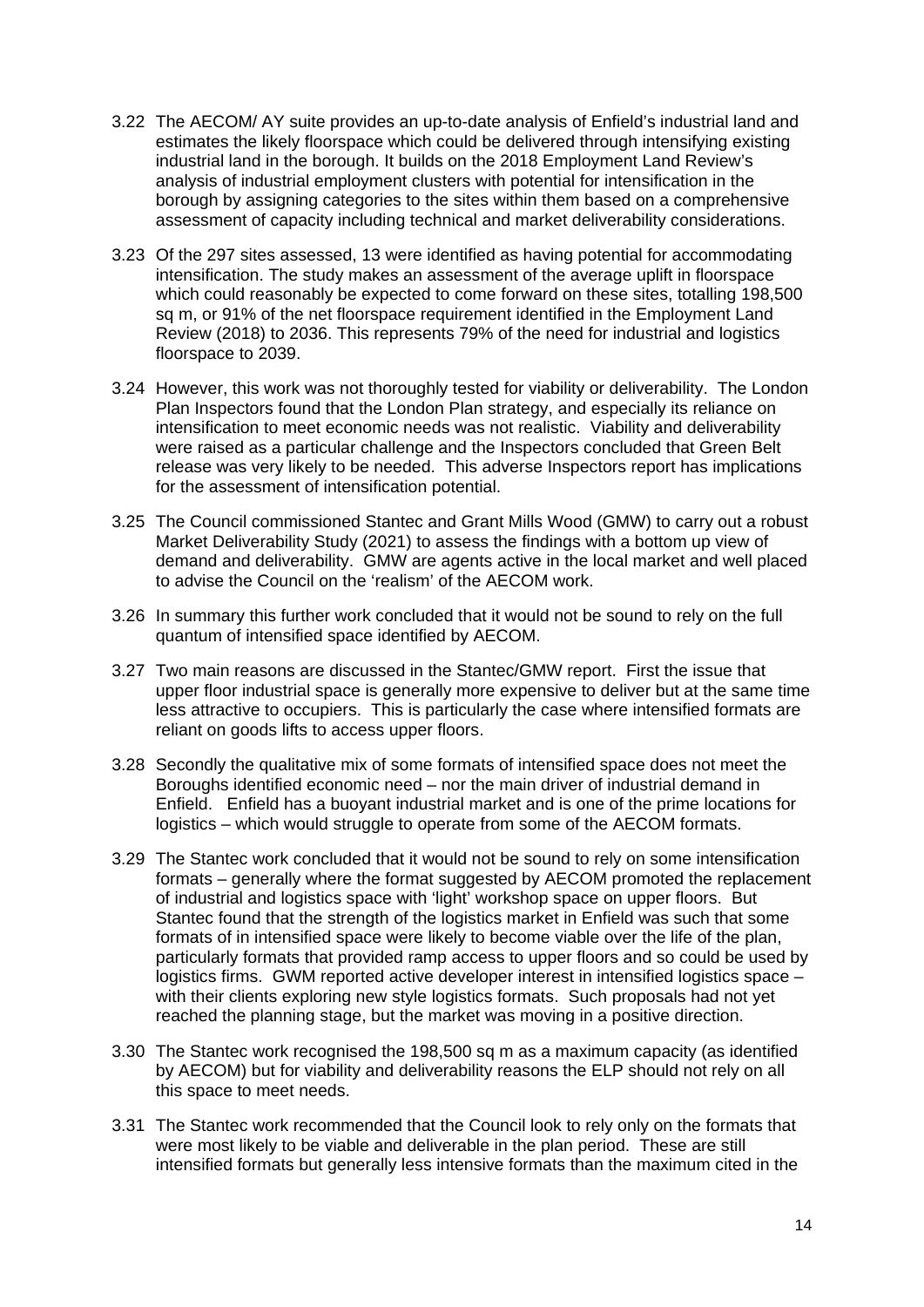AECOM work. The Stantec evidence recommended that the council only 'count' for plan making purposes 104,223 sqm of intensified space.

- 3.32 It is relevant here to note that the site with the most potential to deliver intensified space is found at the East Bank area of Meridian Water (Harbet Road) (ST77 & ST92 in the AECOM work).
- 3.33 The AECOM ELR (2018) recommended this area remain as SIL and the intensification evidence, building on this recommendation, highlighted this area as one which would meet a significant amount of the borough's economic needs over the plan period through the delivery of intensified space. Together, ST77 and ST92 represent 67.4% of total intensification potential.
- 3.34 However; the Meridian Water area is one where the Council has been looking at large scale regeneration for many years. This programme of regeneration was put in train well before the current shortage of industrial property became so acute and the London Plan policies significantly tightened.
- 3.35 At present it is understood that there is no prospect of the Meridian Water landowners implementing the AECOM recommendations for the East Bank area, even though the Stantec/GMW work considered this as a realistic prospect over the plan period. It has been advised that it would be unsound the rely on this intensified space in the plan and to remove ST77 and the smaller ST92 as contributors to helping to meet industrial/logistics needs through intensification.
- 3.36 Their omission reduces significantly the contribution which intensification can make in meeting the borough's identified needs for industry and logistics floorspace. Intensification could therefore only deliver 34,009 sq m, or 13.5% of total need for industrial and logistics floorspace up to 2039. This can be expressed as 7.5ha of land.

#### **Other sources of urban supply?**

- 3.37 The council's evidence base suggests there will be negative demand for comparison retail over the plan period. This raises the question of how best to deal with declining demand for comparison goods floorspace.
- 3.38 The Local Plan proposes de-designation of the borough's retail parks as a response to this quantitative driver. The London Plan provides a supportive policy framework for the managed transition of out-of-centre retail to other uses (Policy SD7).
- 3.39 Angel Road Retail Park (to the south of Eleys Estate) was de-designated as part of the Edmonton Leeside Area Action Plan (ELAAP). ELAAP identifies the site as a mixeduse employment location.
- 3.40 As has been discussed earlier, the owners of Ravenside Retail Park have aspirations for logistics-led redevelopment of the site.
- 3.41 In addition, Colosseum Retail Park in Southbury has been granted consent for mixed use redevelopment.
- 3.42 This leaves Enfield Retail Park and De Mandeville Retail Park, both situated on the A10 close to Southbury. These adjacent retail parks are already subject to redevelopment interest – the Morrisons and Sainsburys stores have been submitted as part of the Council's Call for Sites for mixed use redevelopment.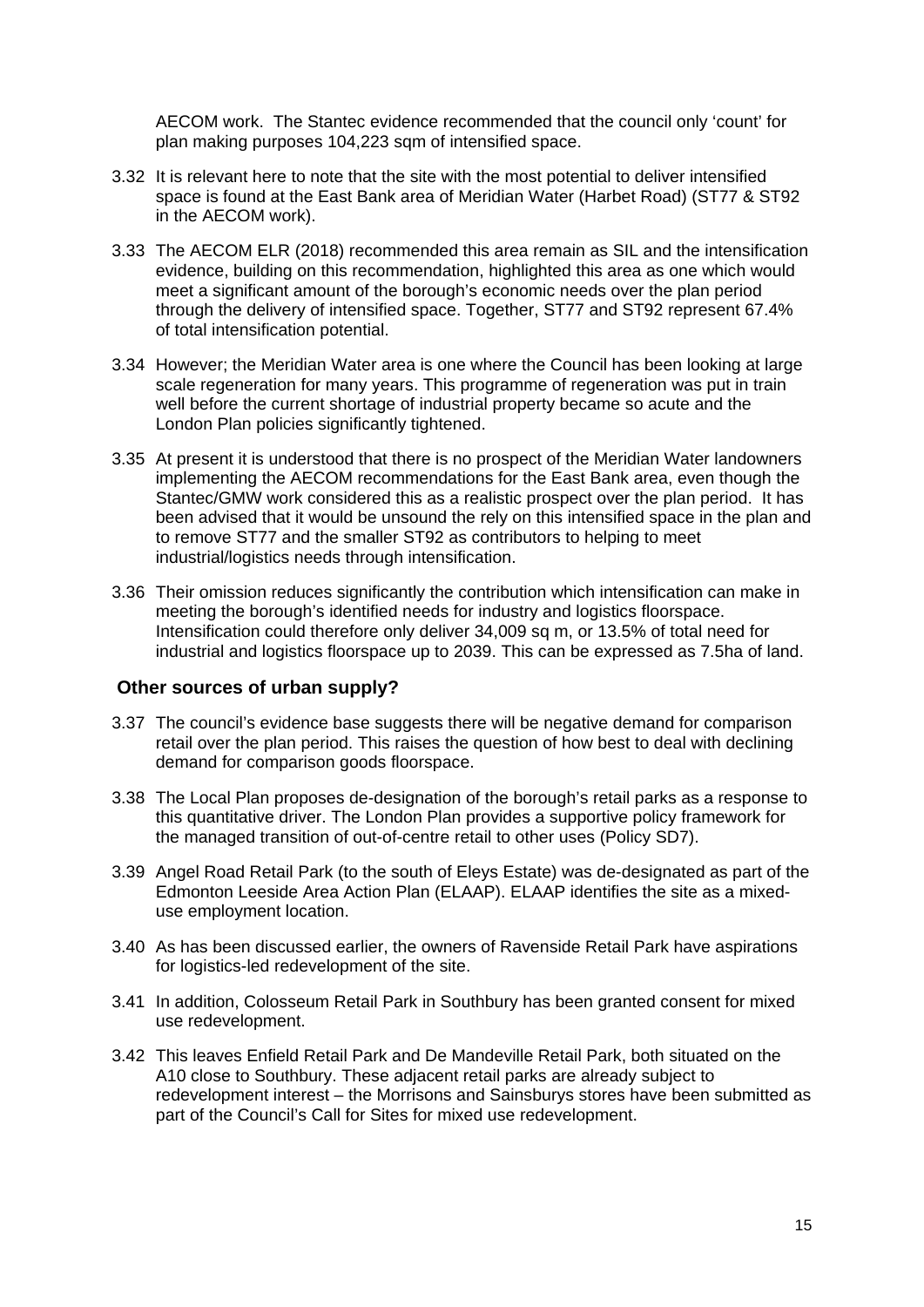- 3.43 Five remaining sites within these retail parks have been identified as having some future potential for industry and logistics-led redevelopment. They comprise large format retail stores dating from the 1990s with an average of 30% site coverage.
- 3.44 If these sites came forward for redevelopment, they could provide approximately 53,580 sq m of industrial and logistics floorspace, assuming single storey development at a 65% plot coverage. This is equivalent to 21% of floorspace need up to 2039 and could be expressed as 12ha. This represents an indicative minimum, as more capacity could be gained by assembling sites to deliver larger intensified formats.
- 3.45 However, this initial desktop assessment is insufficient for this floorspace to robustly 'count' towards employment land supply for the purposes of the ELP.
- 3.46 The Council is nevertheless keen to manage the decline of physical comparison retail and ensure the future of these sites are properly and sustainably planned for. The ELP has identified these sites as potential future industrial locations, in recognition of the need for employment floorspace and their suitability to accommodate industrial and logistics activities.

# **Duty to Cooperate**

- 3.47 As part of Duty to Cooperate (DtC) discussions, the Council reached out to local authorities within the FEMA area to explore whether there was any potential for Enfield's employment land needs to be met outside the borough boundaries.
- 3.48 Discussions have not been fruitful. Many DtC authorities face the same strategic challenges as Enfield, and most have limited capacity to meet their own needs. DtC partners have formally indicated that they are unable to help with meeting Enfield's employment need.
- 3.49 The Council is however continuing discussions and remains open to exploring potential for Enfield's employment land needs to be met with the cooperation of FEMA partners.

# **Green belt sites**

- 3.50 Taken together, urban sites and industrial intensification sites have the potential to provide 117,297 sq m, equivalent to 47% of total need for industry and logistics floorspace up to 2039. This could be expressed as 26ha of land.
- 3.51 This leaves a shortfall of roughly half of the floorspace needed for industry and logistics. In order to address this shortfall, we examined the potential of sites located outside the urban area to be redeveloped for industry and logistics.
- 3.52 Following the site assessment and selection process set out in Appendices A and B of this report, five sites currently designated as Green Belt have been identified as being potentially appropriate and developable locations for industrial and logistics development.

| <b>Site ID</b> | Site address                    | <b>Estimated additional</b><br>capacity (sq m) |
|----------------|---------------------------------|------------------------------------------------|
| <b>SA49</b>    | Land at 135 Theobalds Park Road | 3,250                                          |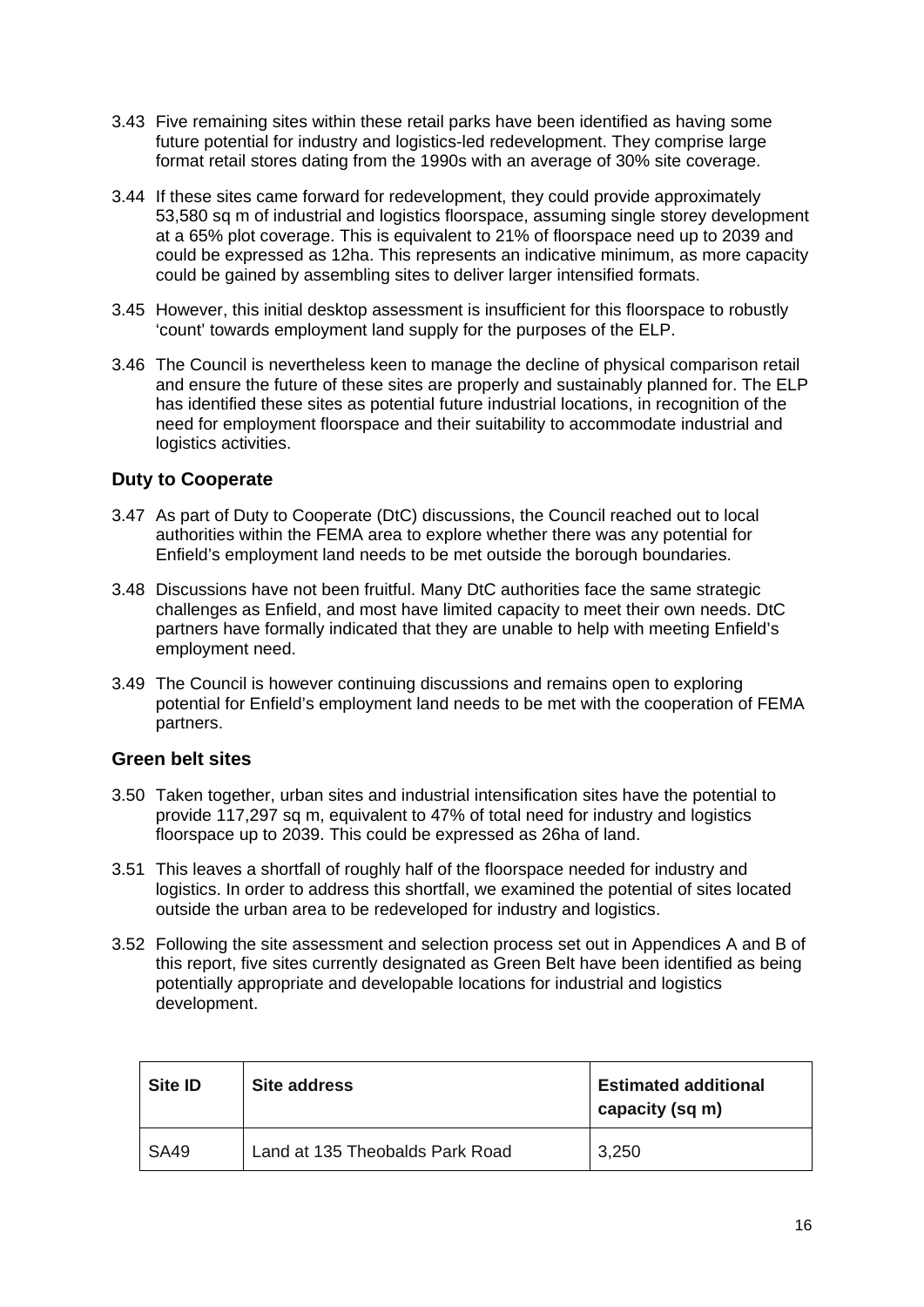| <b>SA53</b>  | Land West of Rammey Marsh             | 70,200  |
|--------------|---------------------------------------|---------|
| <b>SA54</b>  | Car Park Site, Wharf Road             | 5,115   |
| <b>SA55</b>  | Land East of Junction 24              | 30,550  |
| <b>SA56</b>  | Land to the North West of Innova Park | 16,445  |
| <b>Total</b> |                                       | 125,560 |

#### **Figure 5** Green Belt Sites

- 3.53 With the exception of Land at Theobalds Park Road (SA49), which has been put forward for a mix of industrial and retail uses, all the Green Belt sites proposed for allocation are for solely industrial and logistics purposes.
- 3.54 The Car Park site at Wharf Road (SA54) is undeveloped but owned by a developer who aspires to develop the site for employment/ industrial purposes. It is located close to existing SIL.
- 3.55 The site with the most quantitative potential for new industrial and logistics development is Land West of Rammey Marsh (SA53). The site is close to the M25 with logistics occupiers close by. The site has been promoted for development in two separate Call for Sites submissions by Enfield Council and Lee Valley Regional Park Authority respectively (two of the three landowners of the site).
- 3.56 However, the eastern portion of the site is designated SINC and flood risk zone 3 for this reason this portion of the site has been excluded in calculating the potential developable area. The site is also designated as a local open space. The site is also being investigated as a potential location to deliver improvements to the road network. If these considerations could satisfactorily be addressed, the site could accommodate new industrial and logistics development.
- 3.57 Land to the North West of Innova Park (SA56) is located close by and is owned by a development company with aspirations for employment/ industrial redevelopment. Developing the two sites in tandem could yield benefits.
- 3.58 Land East of Junction 24 (SA55) is an 11ha site which spans the boundary between LB Enfield and Hertsmere, close to the M25. 4.7ha of the site lies within LB Enfield. The Hertsmere part of the site was submitted to Hertsmere's Call for Sites in 2021.
- 3.59 The entire site is owned by Enfield Council, who have aspirations for employment/ industrial development. The development of the wider site would require close collaboration between Enfield and Hertsmere, and it is estimated that approximately 5ha of the site could come forward during Enfield's plan period.
- 3.60 The capacities of the Green Belt sites have been calculated in line with the method set out in section 4.2. Taken together, the Green Belt sites have potential to provide 125,560 sq m of industrial and logistics floorspace, or 50% of identified needs up to 2039. This could be expressed as 28ha.
- 3.61 The development of green belt sites, alongside urban supply, have the potential to meet almost all industrial and logistics needs up to 2039.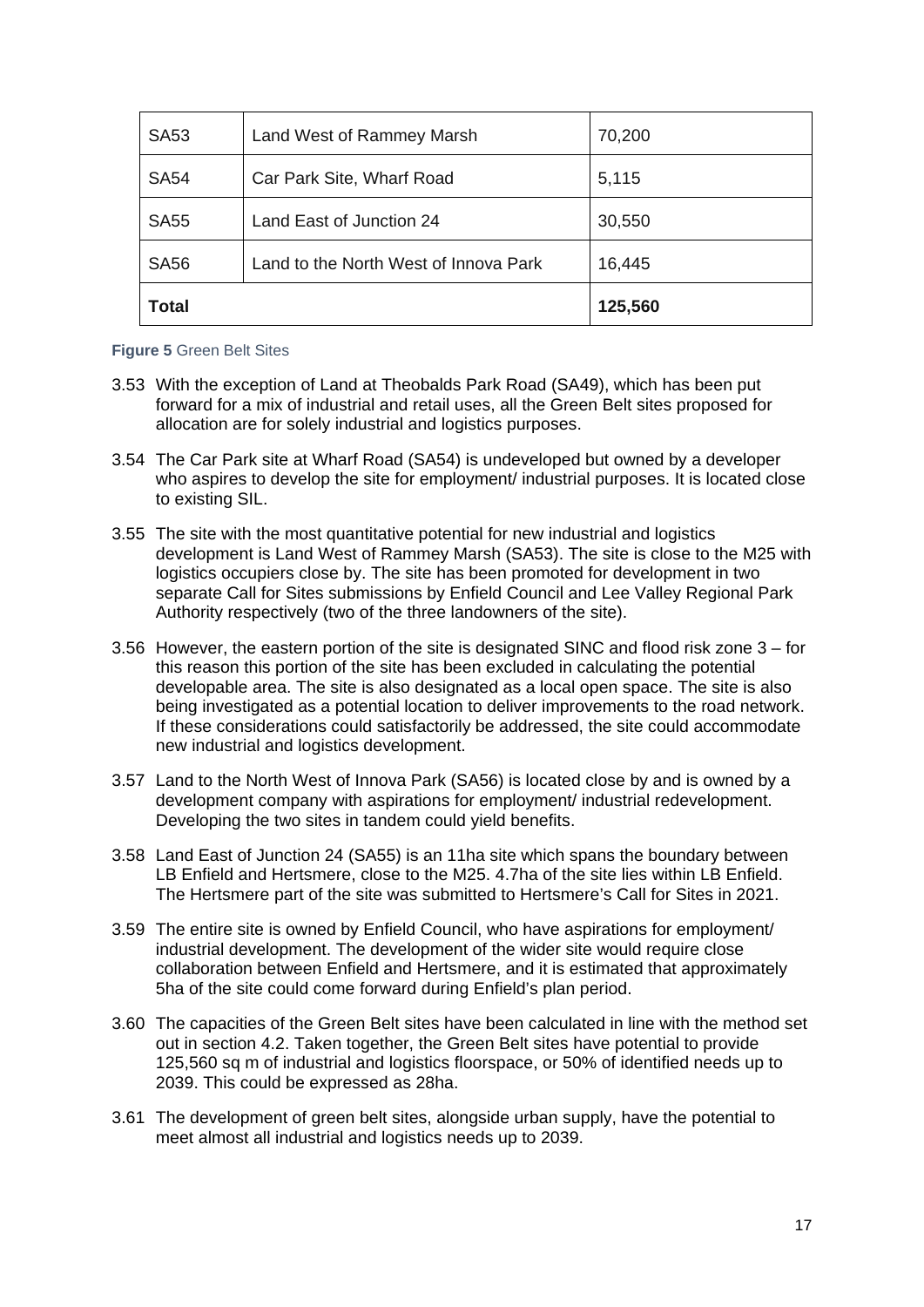# **Office supply**

- 3.62 No sites have been allocated for significant office development. This is due to a lack of suitable sites coming forward as part of successive rounds of Call for Sites exercises.
- 3.63 However, some office supply may be forthcoming from current planning applications. These can be identified on the completion of the HELAA.
- 3.64 Whilst no sites can justifiably be allocated for significant office development, the local plan contains supportive policies to encourage office development in town centre locations and seeks to control losses where planning powers allow the local planning authority to do so.

### **Sites not carried forward to allocation**

- 3.65 As detailed above the Council has a very limited supply of new land in the face of a positive requirement for additional floorspace.
- 3.66 The HELAA will set out site analyses and reasons for their inclusion or exclusion as Local Plan site allocations. Two of these sites are profiled in more detail below because they are relevant to the Council's employment policies.
- 3.67 Meridian Water East Bank (Harbet Road) (CFS139) is currently designated SIL.
- 3.68 The site has been put forward for the site for mixed use redevelopment. It has not been allocated for mixed use because de-designation of SIL at this stage would be difficult to justify for the following reasons:
	- The Borough has an identified net need for floorspace for industry and logistics,
	- The proposals would result in the net loss of employment floorspace, and
	- The site is not currently available and not expected to be so for a further 15 years.
- 3.69 Elsewhere in the Borough at Brimsdown the site promoter has illustrated how they could deliver a mixed-use redevelopment scheme on land designated as SIL (CFS149). The site was not allocated for the following reasons:
	- Redevelopment of the site would require de-designation from SIL status for a central east-west portion of the site, cutting through the centre of Brimsdown Industrial Estate.
	- High density residential-led mixed use development close to existing SIL occupiers and proposed intensified industry would create conflicts between incoming residential occupiers and businesses. This would negatively affect the integrity and effectiveness of the remaining SIL, and the operation of businesses within this location.
	- Additional employment floorspace is proposed through industrial intensification. Whilst the Local Plan strongly supports industrial intensification, it is not clear if intensified typologies capable of delivering an uplift of 31,000 sq m would be viable during the plan period.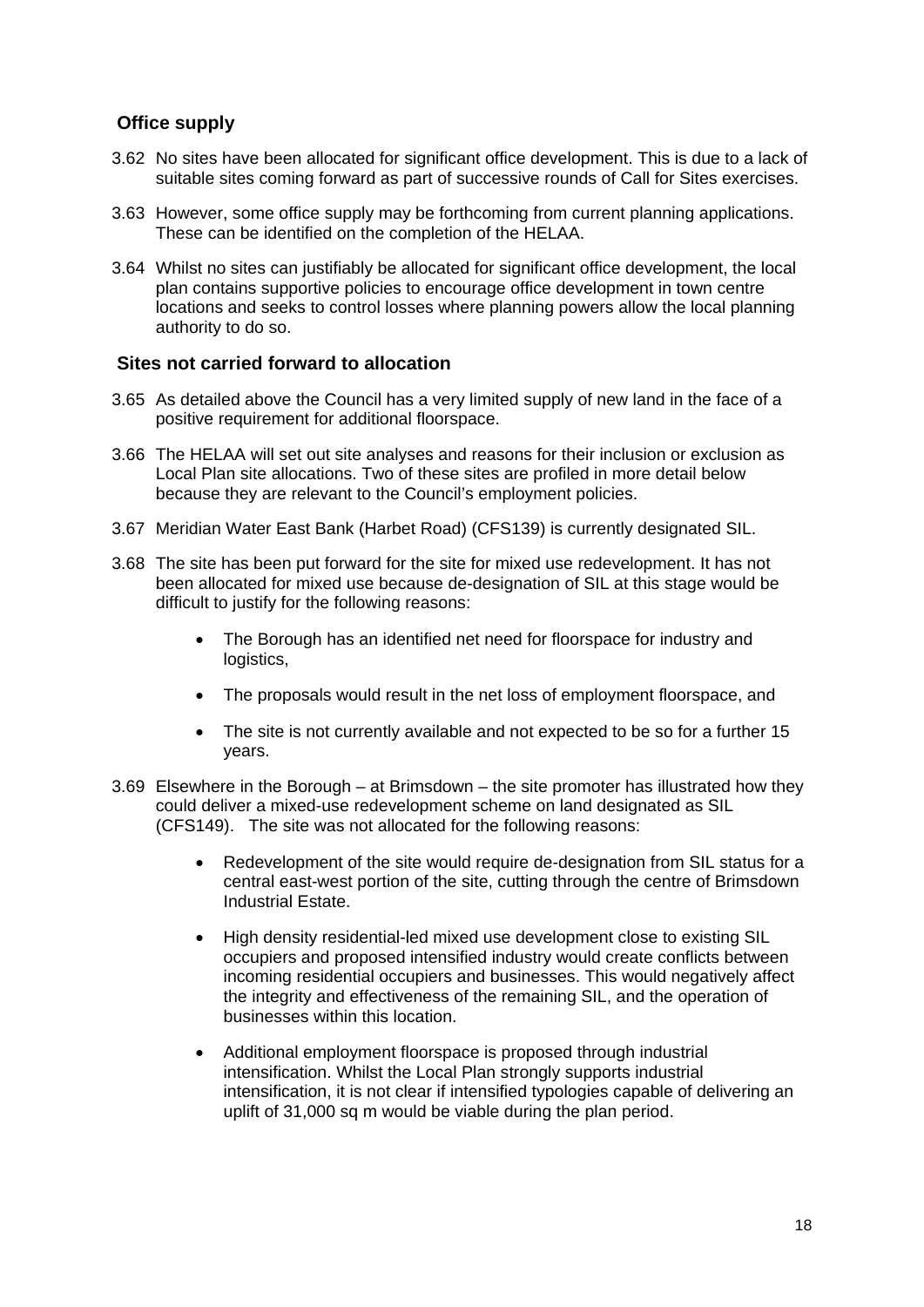- 3.70 Whilst it may be possible to deliver replacement floorspace via a mixed-use scheme, such solutions do not maximise the potential for sites to be assembled and intensified for industrial purposes.
- 3.71 Given this context, the net additional 31,000 sq m represents a poor yield for a 20ha SIL site. It is also unclear whether the 31,000 sqm is net additional given the GLAs definition of intensified space measures intensification from either the floorspace on site or from a 65% plot ratio hypothetical scenario. A mixed-use redevelopment proposal may not maximise the contribution the site could potentially make to meeting economic needs over the life of the plan.
- 3.72 Releasing SIL is not a matter the Council considers lightly given the need to maximise urban potential as a priority.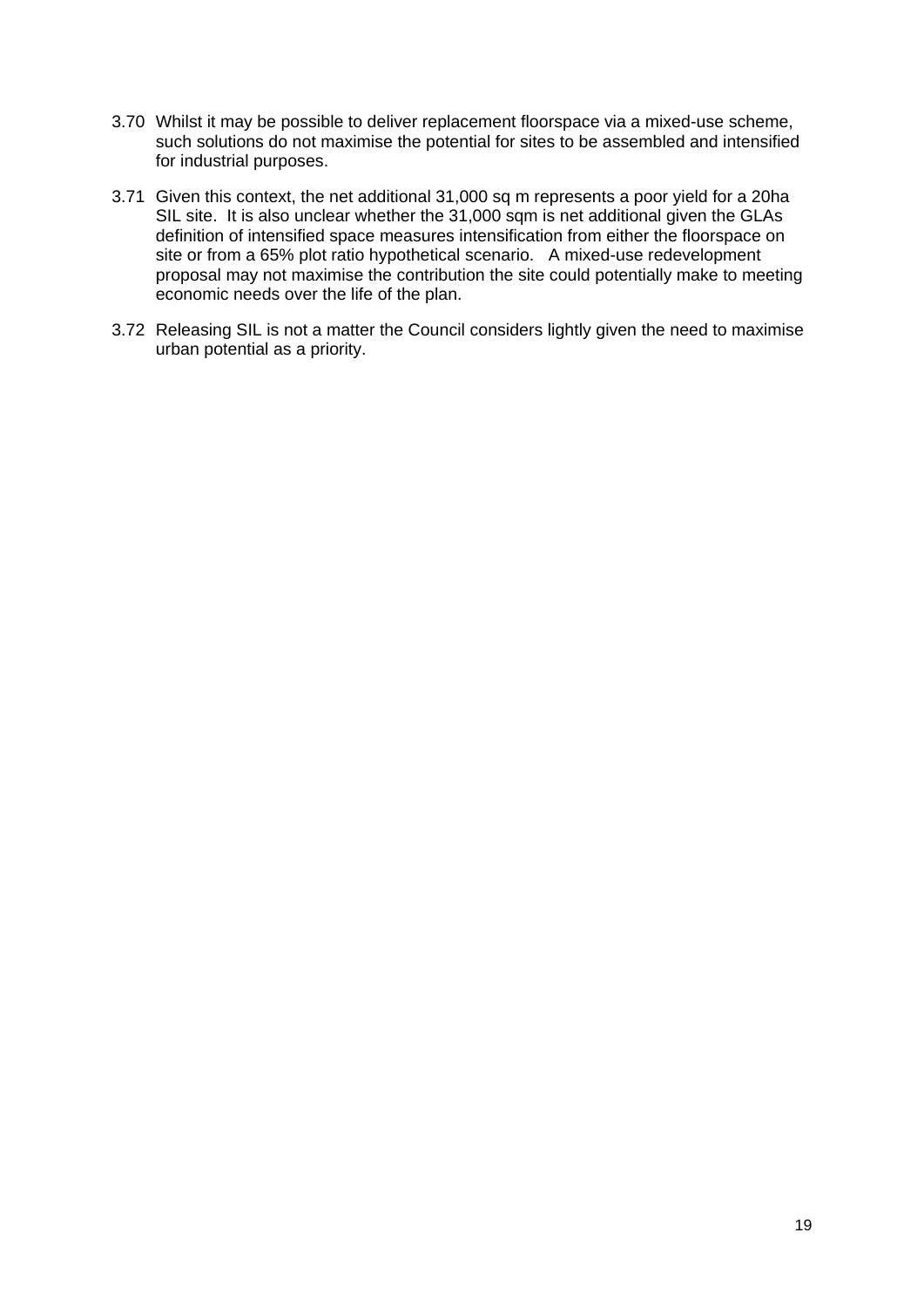# <span id="page-19-0"></span>**4. Summary and conclusions**

### **Introduction**

- 4.1 The Topic Paper has summarised the council's assessment of need, undertaken by AECOM in 2018 following the guidance set out in PPG.
- 4.2 This has identified a positive need for:
	- 251,505 sqm of net additional industrial floorspace, and
	- 37,030 sqm of net additional office floorspace.

# **Supply**

4.3 In response to a positive need for more industrial and office space the Council has looked to maximise the use of brownfield land where possible. However; it is unlikely that Enfield can meet its needs from only brownfield land.

### **Urban sites**

- 4.4 Several urban sites have come forward for redevelopment for employment purposes. A number of these are currently retail sites – the economics of a post covid economy suggest that a broader range of uses could beneficially be explored at these locations. Our retail evidence base suggests that this may indeed be the case.
- 4.5 Several urban sites are currently in employment use but underused (such as Crown Road Lorry Park and 6 Morson Road). Enfield's buoyant industrial land market supports demand for more intensive uses at these locations.
- 4.6 In addition, we have highlighted the potential of several large format retail sites at the A10 corridor. The ELR did not assess these sites because they were in active retail use and, at the time, there was no prospect that they could be delivered as new employment sites. However, they have potential as new urban industrial locations, but cannot be counted against our need on the basis of current evidence.
- 4.7 The limited supply of new sites but a positive need makes it very hard to substitute industrial land and facilitate the release of designated industrial sites. If, or when, additional capacity is identified, we need to use this to meet our growth needs before we actively consider releasing land from industrial designations.
- 4.8 Very little new office supply has been identified but this is not surprising given the ELR took an 'aspirational' view to assessing office needs in the plan and the office market has been struggling to deliver new space. However; there is scope to address office needs in town centres and via mixed use redevelopment proposals, including at Meridian Water. The Council will keep its office policy and evidence under special review given the need to respond quickly to the post Covid market.

# **Industrial Intensification**

- 4.9 Industrial Intensification is one of the most challenging areas of policy and evidence. The London Plan has a strong focus on maximising the capacity of designated industrial sites in London to meet economic needs.
- 4.10 Large parts of Enfield's employment portfolio is under used and has potential to be redeveloped resulting in a net increase in industrial floorspace. The Council has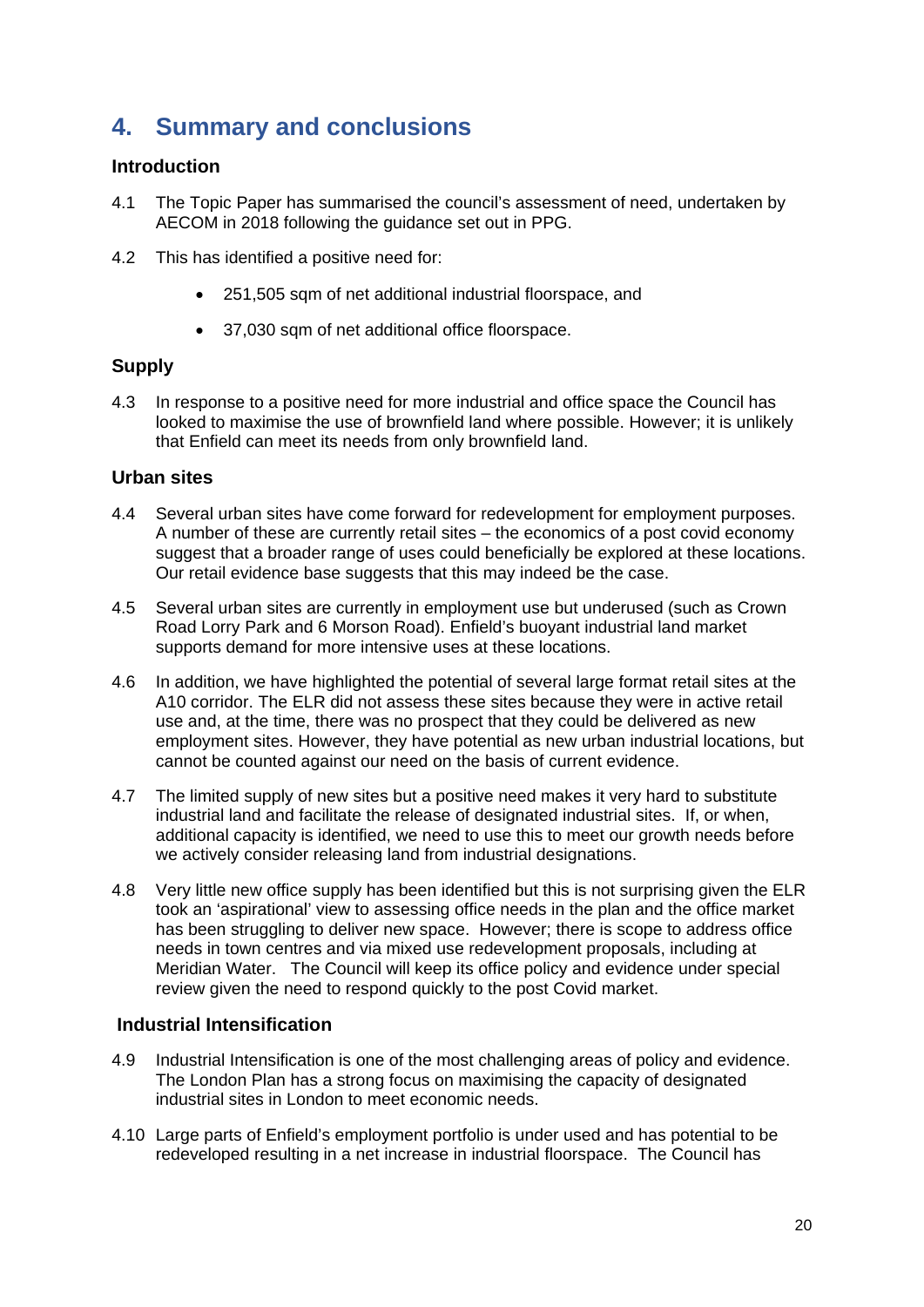undertaken considerable work to understand the scope for industrial intensification to meet economic needs.

- 4.11 The Stantec/GWM work concluded that some of the formats tested by AECOM were unlikely to be deliverable. But the strength of the logistics market in Enfield is such that intensified space, purposely designed to meet the needs of logistics firms, is likely to become viable in the plan period. In summary, if the Borough is to accommodate its growth 'need' the most likely route was via logistics driven intensification on larger sites and particularly SIL sites where 24-hour operation is possible.
- 4.12 Total industrial intensification potential in the borough amounts to 34,009 sq m.

# **Duty to Cooperate**

4.13 The Council reached out to Duty to Cooperate partners, who have formally confirmed they are unable to help Enfield in meeting identified employment land needs. The Council remains open and willing to engage in further discussions.

#### **New Green Belt Sites**

- 4.14 The Council will continue to work with developers to encourage industrial intensification – with the priority to maximise industrial intensification potential by retaining strong policy designations (SIL/ LSIS).
- 4.15 But even with these protections in place it is unlikely that Enfield can meet its needs in full. The future of Meridian Water illustrates the dilemma the Council faces balancing the needs of core SIL activities with wider plan making and policy objectives.
- 4.16 As a result, the ELP is proposing selective releases of Green Belt land for industrial use. These Green belt sites include Land at Rammey Marsh, Land to the North West of Innova Park, and the Car Park site at Wharf Road.
- 4.17 The addition of Green Belt sites to urban and intensified sites will allow the council to meet almost all industrial and logistics needs in full (242,857 sq m)
- 4.18 By retaining the SIL designations for key sites for the time it is expected that this would work to encourage land assembly to deliver intensified industrial space and maximise the potential of brownfield sites to meet economic needs.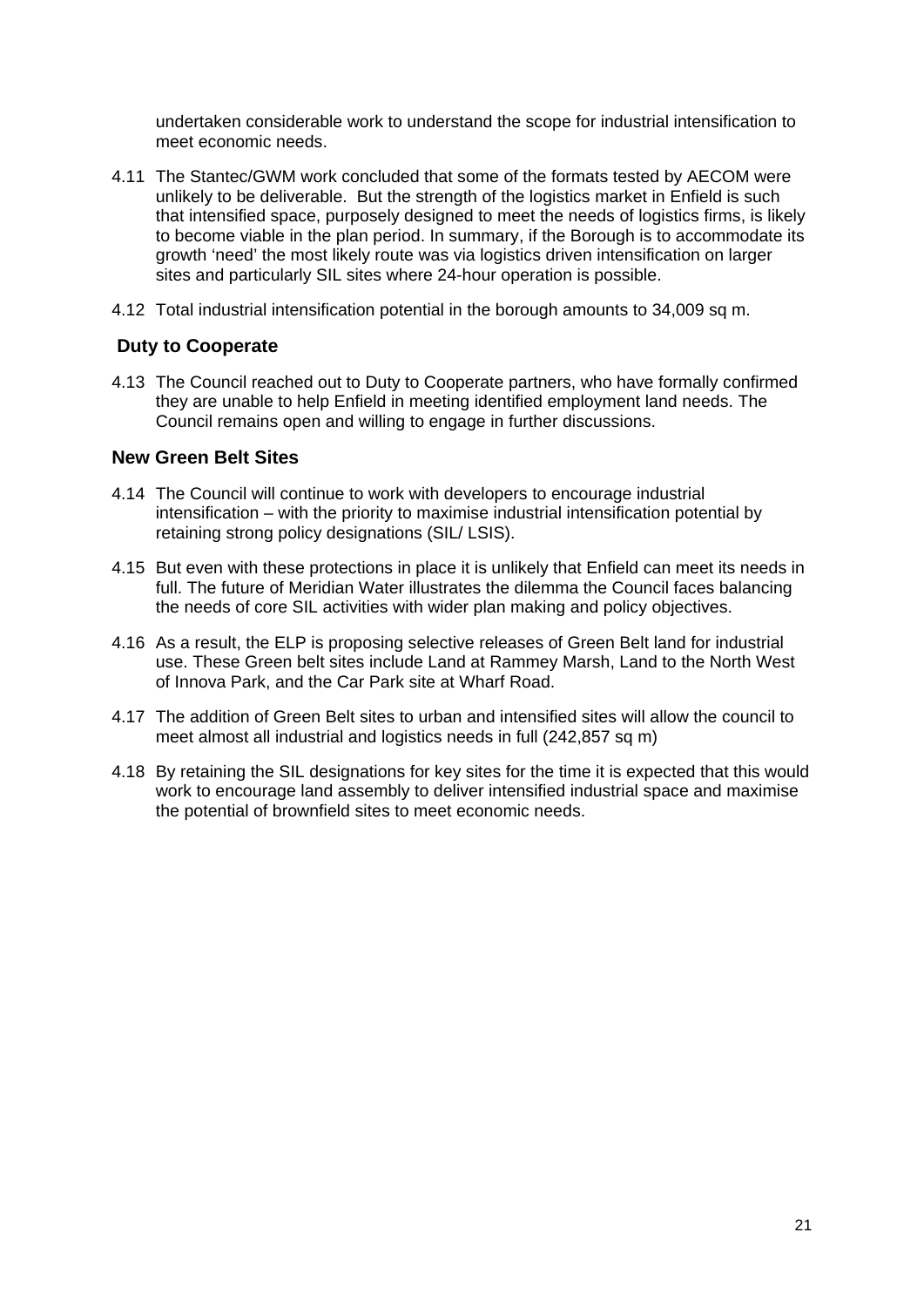# <span id="page-21-0"></span>**Appendix A: Land availability assessment process**

The area selected for assessment was the plan-making area. The assessment took into consideration sites identified through three 'Call for Sites' exercises, sites submitted by Enfield Road Watch in collaboration with the Enfield Society and CPRE, London SHLAA 2017 sites, and pre-application sites.

A sift was then applied to remove sites which were:

- smaller than 0.25ha in size (the threshold at which employment sites should be assessed in Economic Development Needs Assessments based on PPG)
- subject to submitted planning applications for non-employment uses
- currently in residential use

In accordance with the National Planning Practice Guidance, sites were then assessed to determine their availability, suitability and achievability.

Sites submitted to the Council's Call for Sites exercise by either a) a landowner or site promoter, or b) by a third party with evidence of availability from a landowner or site promoter were considered to demonstrate evidence of availability, sufficient for them to be counted in the study. Sites which were submitted solely for housing redevelopment are considered not to be available. Sites which were submitted for employment uses, or for a mix of uses which could include an employment component, are considered to be available.

The suitability of sites was then assessed with regard to several key environmental and policy criteria, as set out in the Housing and Economic Land Availability Assessment (HELAA). These include 'level 1' constraints such as SSSI or Ancient Woodland designation which would merit the exclusion of the site. 'Level 2' constraints, such as Green Belt or MOL designation, are not cause alone for a site to be excluded, but rather this constraint would cause a site to be considered potentially suitable, and further work was undertaken to assess whether there is a need to review policy designations.

To establish whether a site is 'achievable' entailed a judgement on whether there is a reasonable prospect that the particular type of development will be developed on the site at a particular point in time. This is essentially a judgement about the economic and viability of a site, and the capacity of the developer to complete and let or sell the development over a certain period.

This process led to sites being classified as follows:

- Sites classified as "deliverable" or "developable" may be expected to be developed within the next 15 years.
- Sites classified as "potentially developable" comprise a basket of sites from which some might be deemed developable following further consideration through the local plan process.
- Sites classified as "not developable within the next 15 years" cannot realistically be expected to be developed in the foreseeable future.

The classification of sites can be found in the HELAA (2021).[4](#page-21-1)

<span id="page-21-1"></span> <sup>4</sup> <https://new.enfield.gov.uk/services/planning/evidence-base/>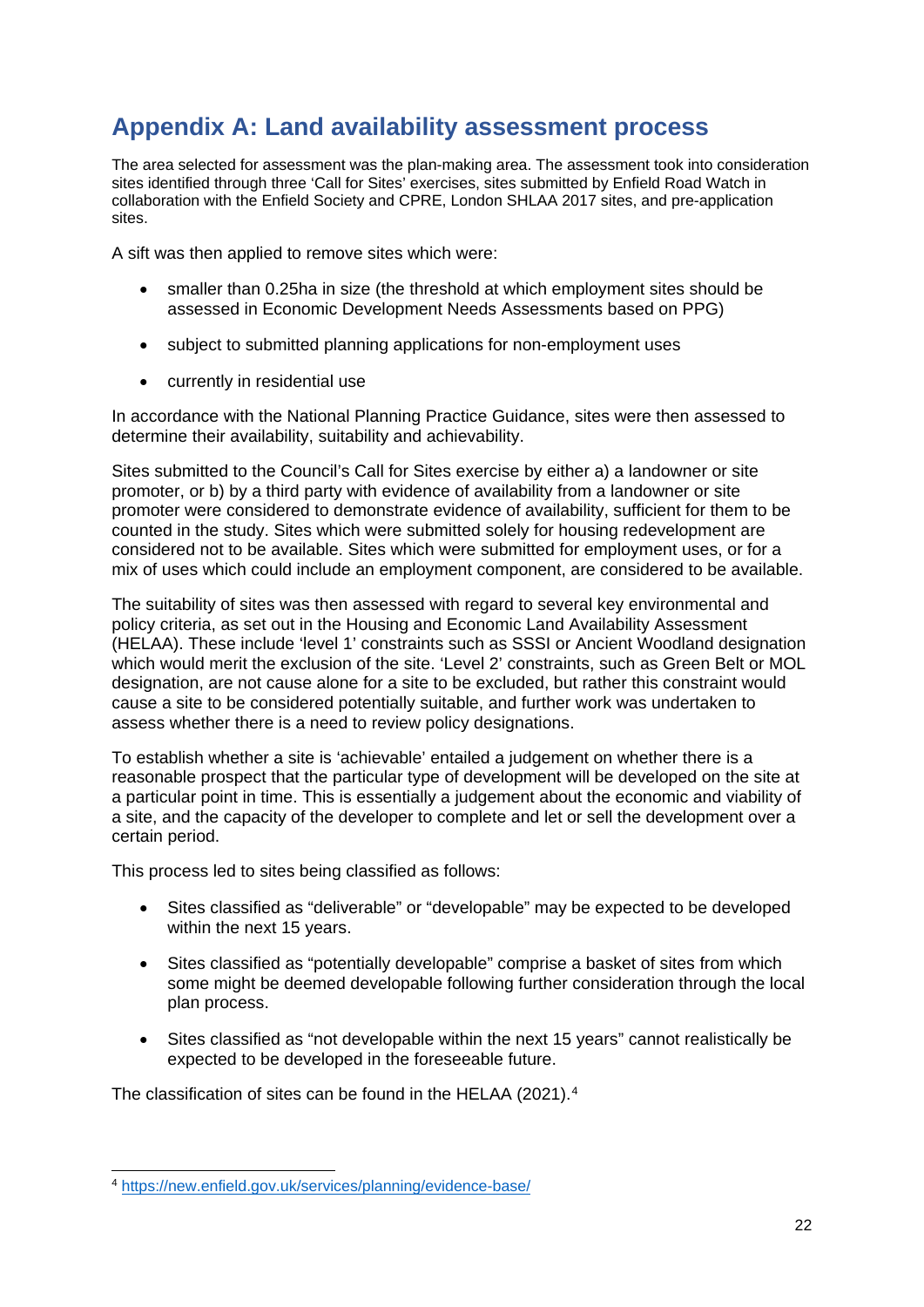This assessment exercise was then supplemented by a further site selection process to determine which sites were allocated for employment-led uses in the local plan.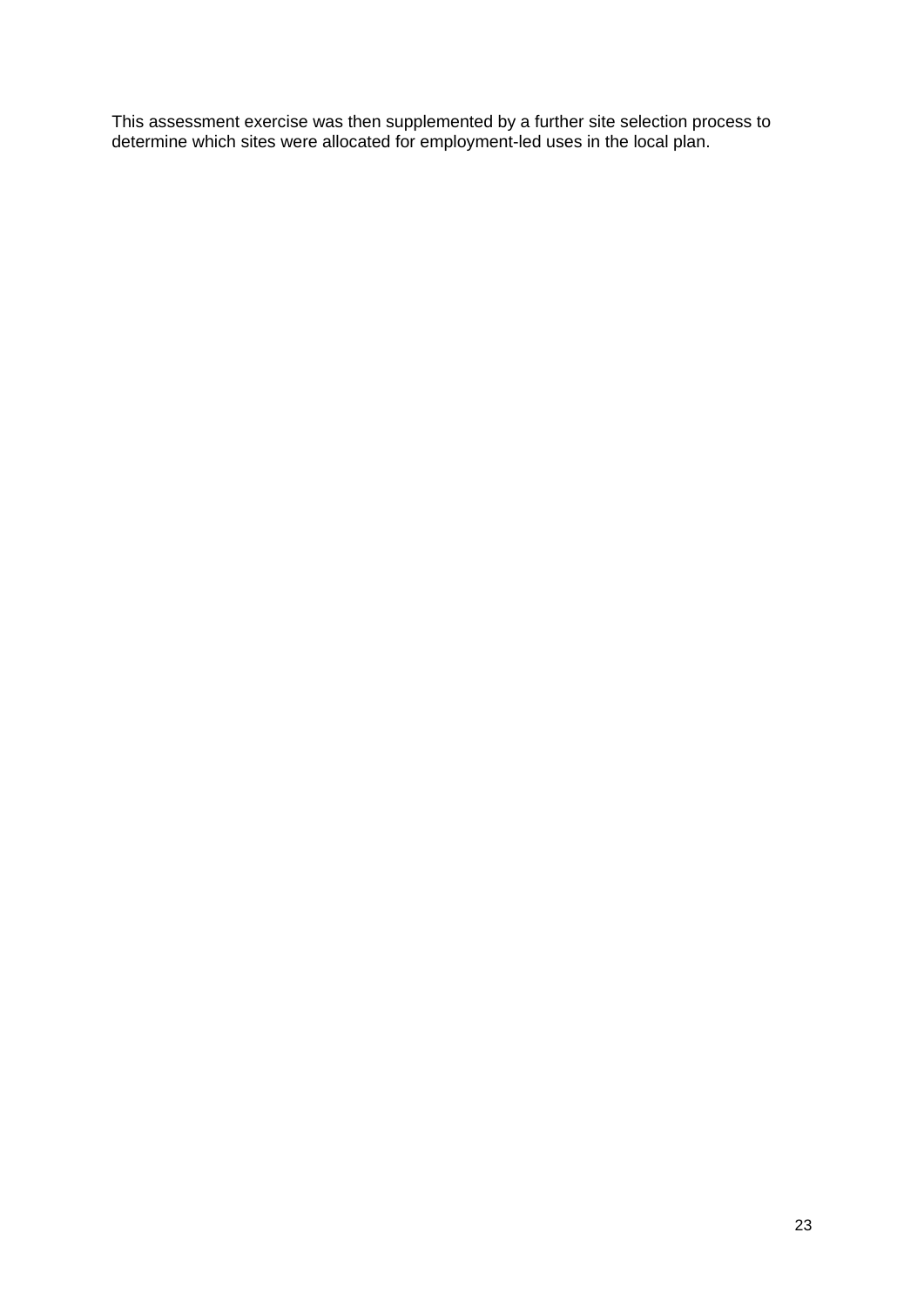# <span id="page-23-0"></span>**Appendix B: Site Selection Methodology**

| <b>Site Assessment Process Overview</b>                                                         |                                                                                                                                                                                                                                                                                                                           |  |  |
|-------------------------------------------------------------------------------------------------|---------------------------------------------------------------------------------------------------------------------------------------------------------------------------------------------------------------------------------------------------------------------------------------------------------------------------|--|--|
| Stage 1:<br><b>Identification</b><br>and initial sift of<br>sites                               | Stage 1a: Identification of sites<br>Stage 1b: Assessment of absolute constraints<br>Stage 1c: Size threshold (50 homes+ or 0.25ha / 500sqm or<br>$0.25$ ha)                                                                                                                                                              |  |  |
| Stage 2:<br><b>Promoting a</b><br><b>Sustainable</b><br><b>Pattern of</b><br><b>Development</b> | Stage 2: Sites considered on a sequential approach directing<br>growth to specific locations, based on the overall hierarchy<br>which:<br>o Prioritises land in the urban area, then<br>Prioritises brownfield land in the Green Belt, then<br>$\Omega$<br>Prioritises lower performing land in the Green Belt<br>$\circ$ |  |  |
| <b>Stage 3: Detailed</b><br><b>Planning</b><br><b>Assessment</b>                                | Stage 3a: Consideration of technical constraints (e.g. highways)<br>Stage 3b: Consideration of other non-absolute constraints (e.g.<br>historic/ecological etc.)                                                                                                                                                          |  |  |
| Stage 4:<br>Integrated<br><b>Impact</b><br><b>Assessment</b>                                    | Stage 4: Identify any significant negative effects that may<br>require mitigation if site is put forward for allocation                                                                                                                                                                                                   |  |  |
| Stage 5:<br><b>Deliverability</b>                                                               | Stage 5: Does the evidence indicate that the site could be<br>delivered within the plan period?                                                                                                                                                                                                                           |  |  |
| Stage 6: Overall<br>Stage 6: Identification of preferred site allocations.<br><b>Conclusion</b> |                                                                                                                                                                                                                                                                                                                           |  |  |